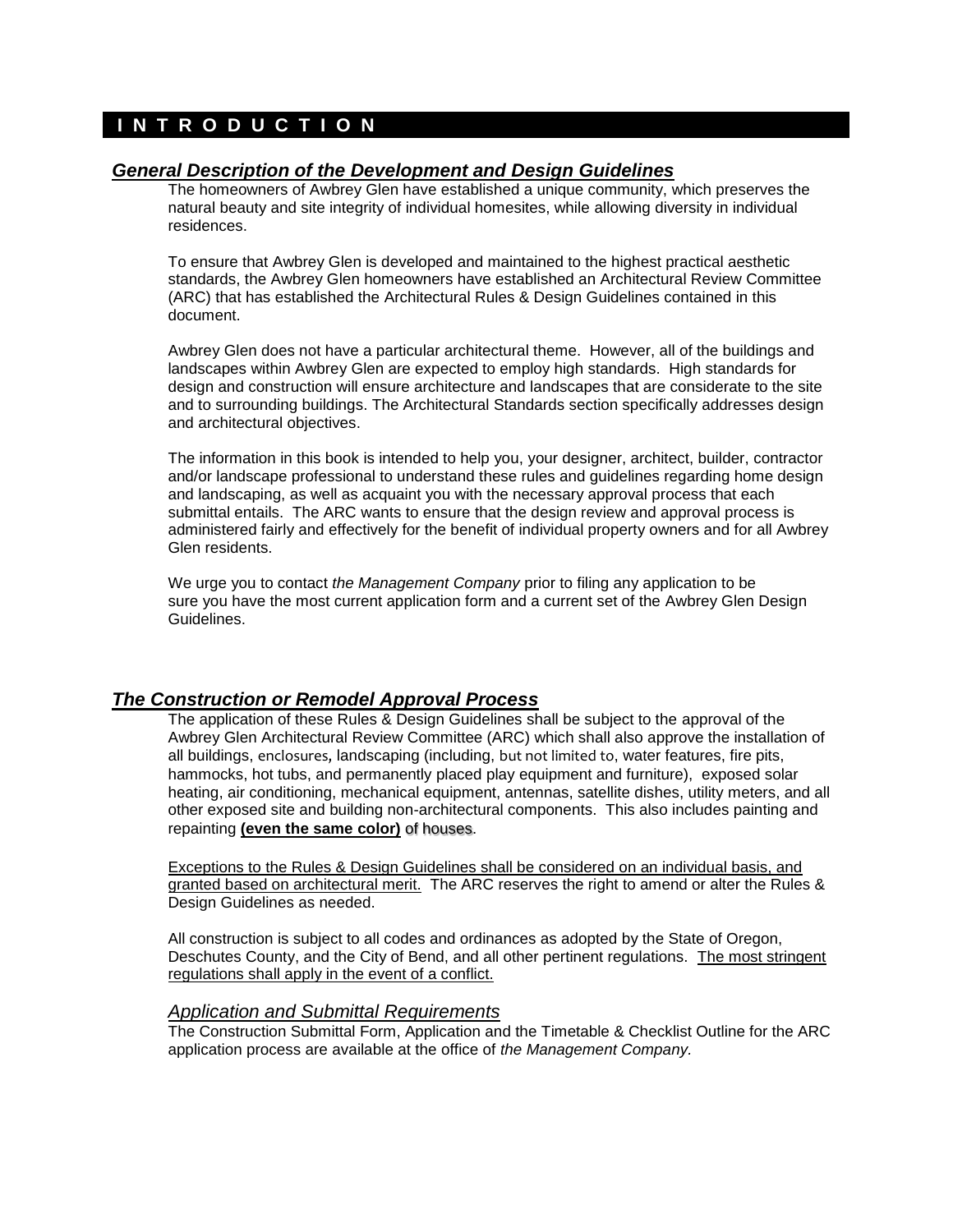### *Preliminary Review*

Preliminary review is strongly encouraged. The preliminary review process tests the building and site concept. Concerns or objections are easier to address when they are identified at the beginning of the design process.

Please see the preparation for Preliminary Review portion of the Timetable and the Submittal Checklist for instructions and submittal requirements.

#### *Responsibilities*

It is the responsibility of each Awbrey Glen land/home owner and/or his agent(s) to read and understand the Declaration for Awbrey Glen; ARC Construction Submittal Form and Application; Timetable & Checklist Outline for the ARC application process; and these Rules & Design Guidelines prior to making submittal to the ARC.

# **E N F O R C E M E N T**

As provided by Section 7.6 of the Awbrey Glen Covenants, Conditions & Restrictions (CC&Rs), the Awbrey Glen Board and/or its authorized representatives *(aka. the Management Company or ARC Committee Members)* may, at any time, inspect a homesite or improvement and, upon discovering a violation of these Rules & Design Guidelines, provide written notice of noncompliance to the owner, including a reasonable time limit within which to correct the violation. In the event that an owner or his agent(s) fails to comply within this time period, the Board and/or its authorized representatives *(aka. the Management Company or ARC Committee Members)* may proceed with enforcement as provided for in Article 11 of the same CC&Rs.

#### *Performance Bonds*

At the sole discretion of the ARC, a builder, contractor or design professional may be required to submit a performance bond prior to beginning work at the project site. The performance bond shall be in addition to the application fee required by the ARC Rules and Guidelines.

The ARC also reserves the right, solely at its discretion, to require the submittal of a performance bond during construction of a project if the ARC determines that the ARC's Rules and Guidelines or the Awbrey Glen CC&Rs are not being followed. The failure of the builder, contractor or design professional to provide a bond when requested may result in a stop work order.

The performance bond, in whole or in part, at the discretion of the ARC, shall be forfeited if a finding is made by the ARC, that the builder, contractor or design professional has violated any provision of the ARC Rules and Guidelines or the Awbrey Glen CC&Rs. Upon onsite inspection(s) and approval, the bond shall be released to the builder, contractor or design professional, within 7 days of notice by the ARC of the satisfactory completion of the project.

# **N O N - C O N F O R M I N G U S E S**

If an owner has any improvement not in compliance with the Rules & Guidelines as adopted and amended, even though said improvements existed prior to the adoption of these rules, the owner will be granted a reasonable time from the date of notification by the ARC to comply with these rules.

# **N O N - W A I V E R**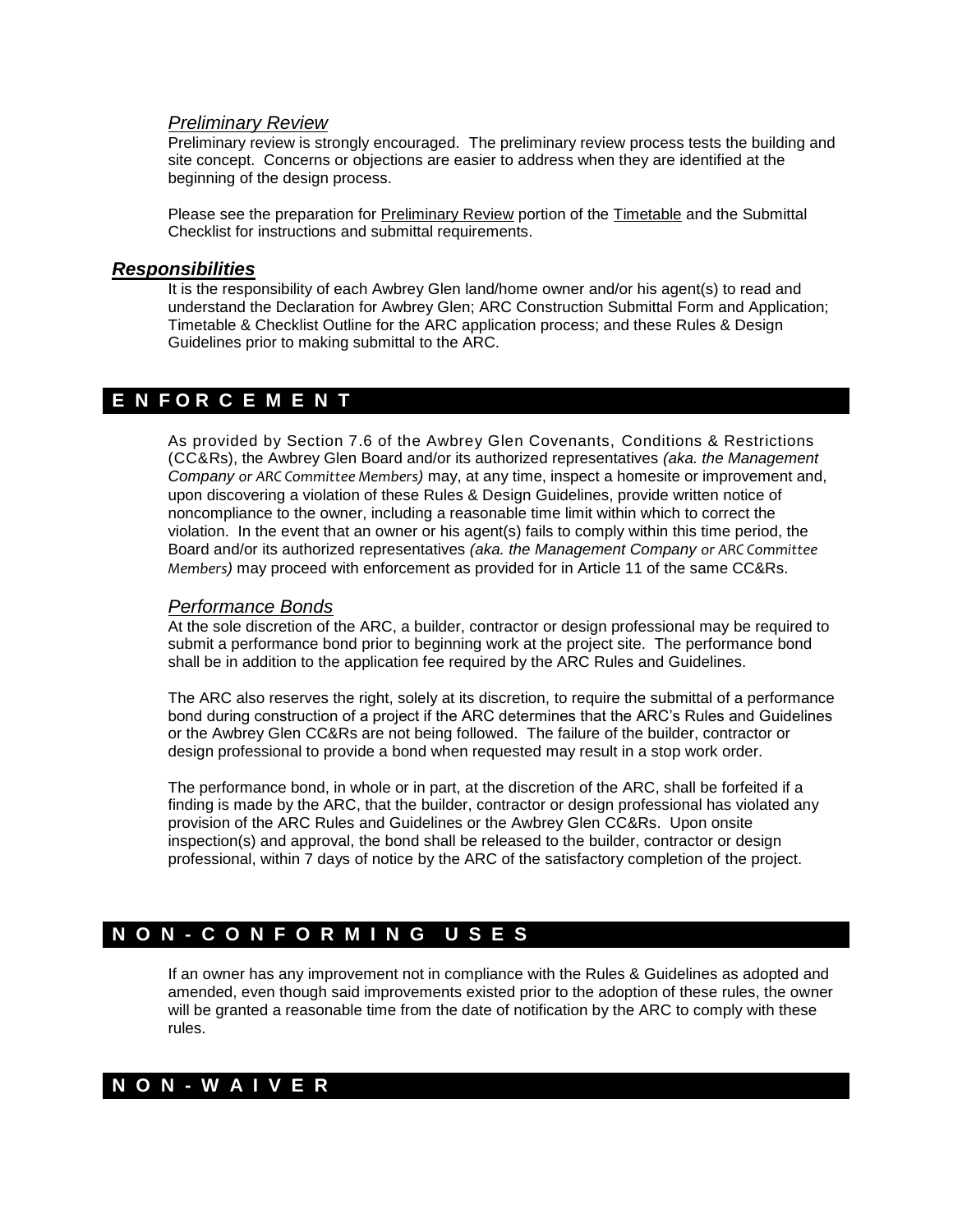Consent by the ARC to any matter proposed to it or within its jurisdiction, or failure by the ARC to enforce any violation of the Rules and Guidelines, shall not be deemed to constitute a precedent or waiver impairing the ARC's right to withhold approval as to any similar matter thereafter proposed or submitted to it for consent or to enforce any subsequent or similar violation of these Rules and Guidelines.

# **S E V E R A B I L I T Y**

If any section, subsection, paragraph, sentence, clause, or phrase of these Rules and Design Guidelines is for any reason held by a court of competent jurisdiction to be invalid, such decision shall not affect the validity of the remaining portions of these Rules and Design Guidelines.

# **A R C H I T E C T U R A L R E V I E W C O M M I T T E E**

## *General*

The Awbrey Glen Homeowners Association (HOA*)* has established the Awbrey Glen ARC to implement and administer these Rules & Design Guidelines. The ARC shall exercise the functions for which it is given responsibility by the Awbrey Glen HOA Board of Directors as provided in the Declaration of Covenants, Conditions & Restrictions (CC&Rs*)* for Awbrey Glen and for the modifications, promulgation, and enforcement of its rules governing the use and maintenance of homesites and the improvements thereon.

## *Committee Membership*

The ARC shall consist of at least five persons who shall be appointed by the Awbrey Glen HOA Board of Directors. Members of the ARC may be removed and replaced at any time by the Awbrey Glen HOA Board of Directors.

Except as otherwise provided herein, a majority of the voting members of the ARC shall have the power to act on behalf of the ARC without the necessity of a meeting and without the necessity of consulting the remaining members of the ARC, if they are unavailable.

## *Architectural Standards*

The ARC exists for the purpose of maintaining the high standards in design development and overseeing appropriate building and property use in Awbrey Glen. The ARC reviews submittals and makes rulings that, in all cases, supersede the City of Bend and/or others.

# **T I M E T A B L E**

# *Preparation for Preliminary and Final Review Submittals*

Preliminary and Final review are similar processes and require the same amount of time for the review process. The Timetable for both Preliminary and Final review have three related aspects. Alterations or additions to buildings require the same amount of time for the review process. Preliminary review is recommended for alterations.

- 1. Preparation:
	- The applicant must first prepare for the review. Check with *the Management Company* to see if the copy you have of the Awbrey Glen Rules & Design Guidelines is the most recent edition (all copies are dated). Request a current copy of the Awbrey Glen ARC Construction Submittal Form and Application.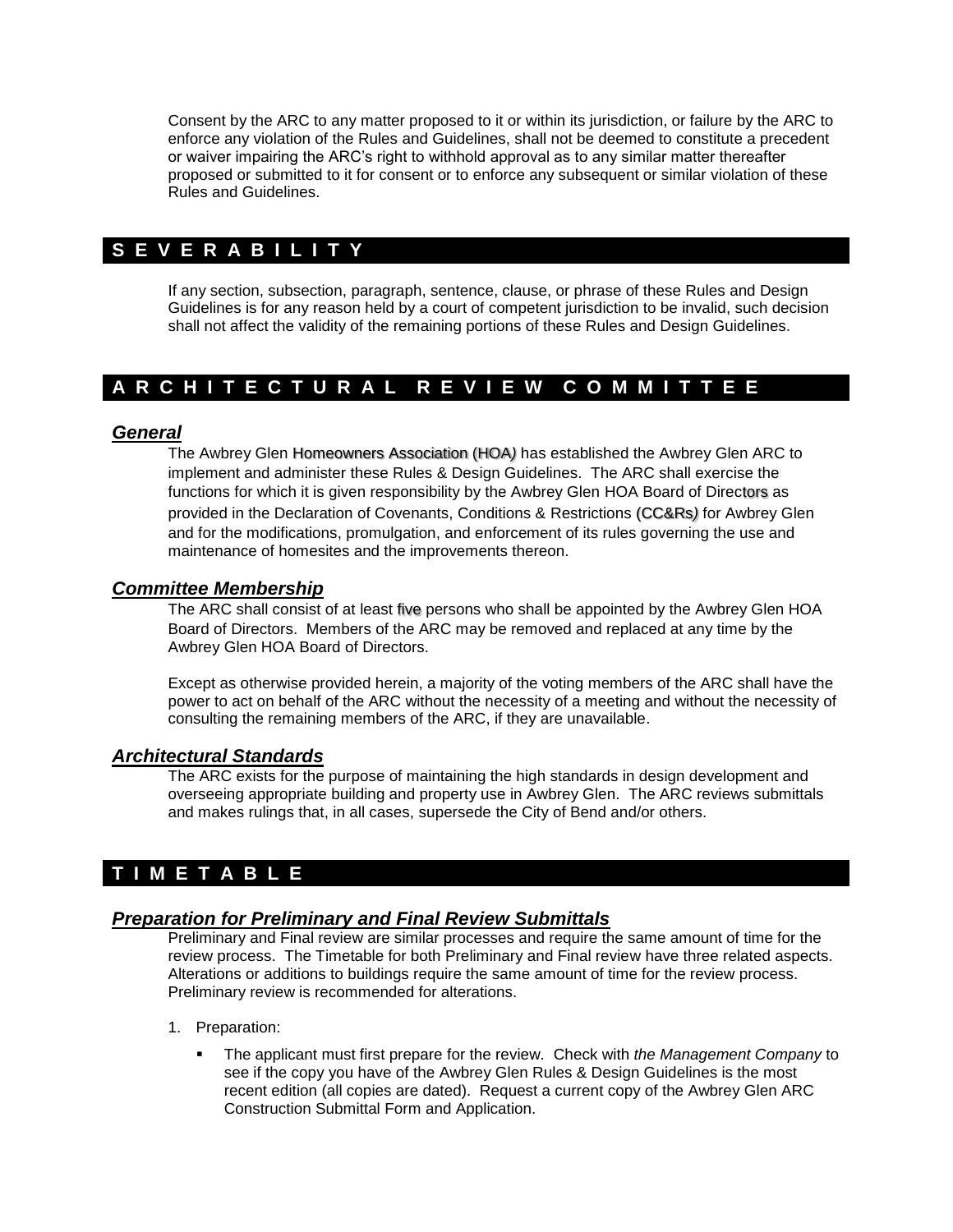- Awbrey Glen land owner(s) and/or his agent(s) should read and understand the Declaration for Awbrey Glen; ARC Construction Submittal Form and Application; Timetable & Checklist Outline; and the Rules & Design Guidelines prior to making a submittal to the ARC.
- Awbrey Glen land owner(s) and his agent(s) must understand that all construction is subject to all codes and ordinances as adopted by the State of Oregon, Deschutes County, the City of Bend, and all other pertinent regulations. The most stringent regulations shall apply in the event of a conflict.
- 2. Proposal Development:

The second aspect is development and formation of your proposal. This normally includes formation of your building concept and synthesizing it within the constraints of the Awbrey Glen Rules & Design Guidelines.

3. ARC Review:

The third aspect is the ARC review. **At least three weeks prior to the next ARC meeting**, *the Management Company* must receive your submittal. The ARC meets the first and third week of each month, as needed. If you have any questions, contact *the Management Company.*

## *Notification of Neighboring Property Owners*

At the time a completed and accurate application for New Construction or a remodel is received*, the Management Company* will notify contiguous property owners and owners whose property may be impacted by the construction of your home regarding your intent to build. These owners will receive a reduced copy of the site plan and exterior elevations. **They are given two weeks to respond with any questions or concerns**. Any comments from owners are addressed during the review of the submittal at the next ARC meeting. If your homesite is subject to the 100' building circle and you intend to build any portion of your home outside of the circle, a preliminary application for review and approval is strongly recommended. Additionally, **the three-week period**, before the meeting is used to have an independent architect consultant review submittals, checking for Design Guideline compliance, drawing accuracy, and to write a report of their findings.

## *Preliminary Review Advantage*

The non-refundable fee for a Preliminary Review is stated on the Fee Schedule provided with your application, but that amount will be applied as a credit to the total fee which is due when you apply for Final Review.

The Preliminary Review process is strongly encouraged. The Preliminary Review process tests the building and site concept. The purpose of the preliminary review is to review designs at an early stage, to obtain ARC comment on designs that may not be in keeping with the Awbrey Glen Rules & Design Guidelines, and to get contiguous owners' comments on homes (or portions of) proposed to be outside of the building circle. Preliminary review also may identify designs that could be duplications of others in close proximity to the requested improvement. The preliminary review allows the owner to obtain ARC advice regarding conceptual designs before final construction drawings are prepared.

Concerns or objections are easier to address when they are identified at the beginning of the design process. Should the ARC require changes that affect the building's structure, it is much easier to deal with them prior to completing final construction drawings and/or applying for building permits.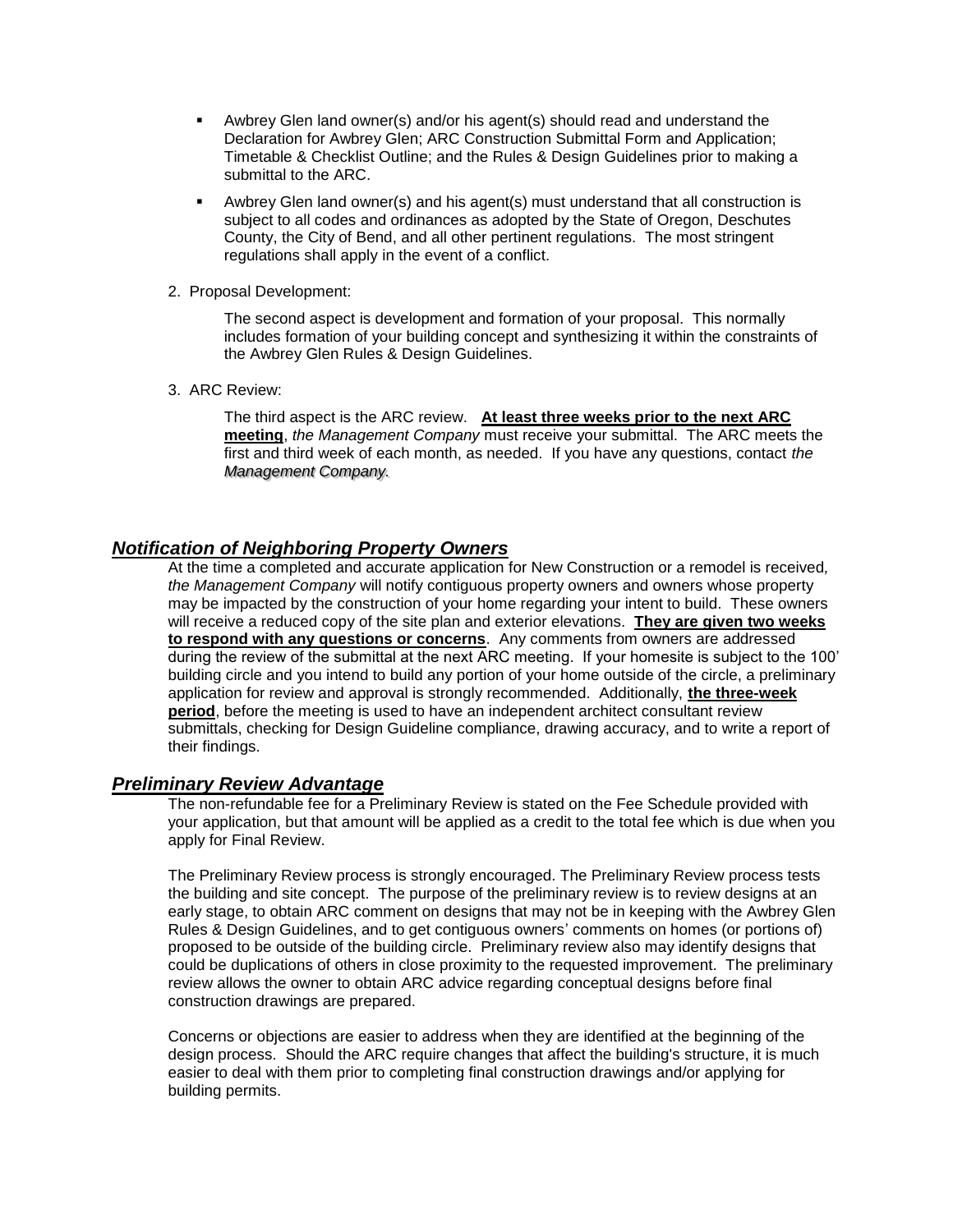Preliminary review shall not be deemed to be a final approval for the construction of the improvement(s).

## *The ARC Review*

ARC meetings are open to property owners with pending projects in Awbrey Glen, and their representatives, subject to a 72 hour prior approval from the Management Company. ARC meetings are held the first and third week of each month, or as needed. Property owners will be allowed to state their case but all voting will be held in a closed meeting.

## *After the ARC Review*

After the ARC meeting and the two-week contiguous-owner response period have expired or all contiguous owners have responded, a review letter is prepared, listing any ARC comments, requirements, concerns or conditions of approval. A copy of this letter will be provided for your design and construction agent(s). If there are specific areas of concern or a requirement for more information, the owner or his agent(s) may be required to deliver revised drawings or provide the supplemental information before the ARC will issue a final approval allowing construction to begin.

Trees marked for removal, within the view corridors, must remain on the site until the home is framed. The request for removal of these trees will be addressed once the home is framed and ARC members make an onsite visit. Unauthorized tree removal will result in immediate forfeiture of the deposit and suspension of all construction activity on the property until a remediation plan and a new deposit are received and approved by the ARC.

Excavation and construction may begin only after all issues (if any) are resolved, a final ARC approval letter has been issued and the Conformance Agreement, attached to your approval letter, has been signed and returned to the Management Company

Items which are missing from the original submittal, (color boards, landscape plans, etc.) must be provided for review and approval at a later ARC meeting. It is prudent to plan color schemes and material choices well in advance of scheduling painters, masons and other specialty subcontractors.

Landscaping shall be completed within six months of the completion of the exterior of the building(s). Please consult the Landscaping section of this book for more specific information about the landscape requirements.

If construction approval has been granted and construction has not begun within one year of receiving approval (or six months for additions or remodels), the application and approval expire and the refundable portion of the application fee will be refunded. A new application, a current fee, and a new ARC review and approval will be required if construction is scheduled to proceed after this time. All exterior construction on your home must be completed within *15 months* from the date construction begins. All landscaping must be completed within six months of completion of the exterior of the home.

## *Appeals*

Appeals relating to ARC decisions can be submitted to the ARC for a second review. If the project is again denied, homeowners can submit their final appeal to the Board of Directors. The Board of Directors will make the **final** decision on approval or denial of the project. Please see Resolution 2014-1 concerning ARC appeals.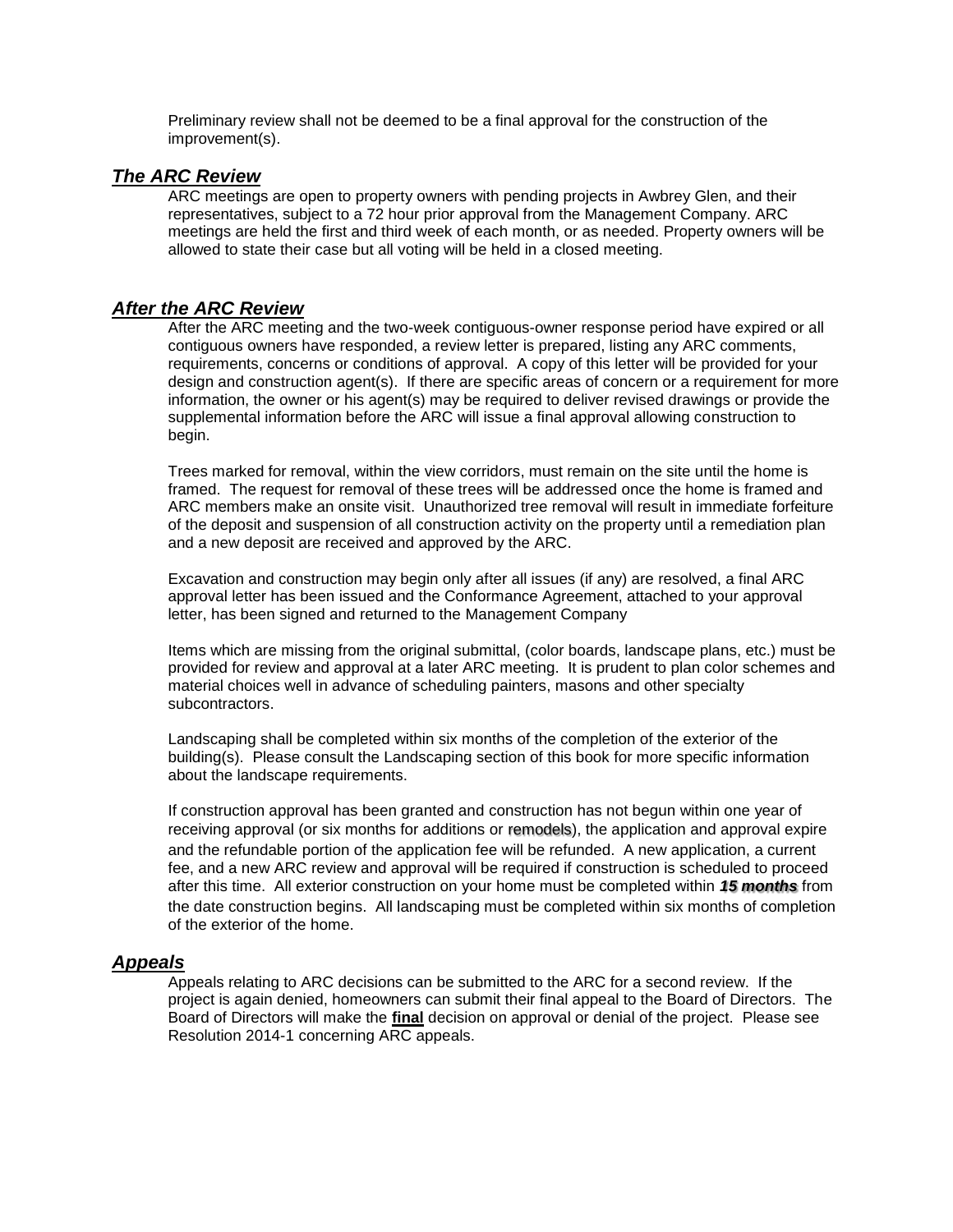## *Deposit Refund and Inspection*

The deposit portion of the application fee will be refunded if the building and landscaping are completed and meet all ARC standards, requirements, CC&Rs and Design Guidelines. Owners should call to request a final inspection when the improvements are complete.

Inspection schedules become full during the building season; sometimes inspections are not feasible due to weather conditions. A request for an inspection may require a lead-time of up to **three weeks or more**.

# S U B M I T T A L C H E C K L I S T

**At least three weeks prior** to the next scheduled Awbrey Glen ARC meeting (the first and third week of each month), submit to the Management Company the following:

# *Preliminary Review*

Preliminary review is strongly encouraged as it tests the building and site concept. Preliminary review allows the owner to obtain ARC advice and contiguous owner comments (if any) regarding conceptual designs before final construction drawings are prepared. The ARC recommends you provide as much information as possible to gain the most out of the review. Please provide one copy of the site plan, elevations and floor plan as well as a reduced copy  $(8 \frac{1}{2} \times 11)$  of the site plan and elevations. The non-refundable fee for a Preliminary Review is stated on the fee schedule, but that amount will be applied as a credit to the total fee, which is due when you apply for Final Review.

## *Final Review*

The following items are required for final review:

## *Site Plan (2 copies) to include:*

- $\Box$  licensed surveyor stamp and signature on plan
- $\Box$  drawing scale (recommended):  $1" = 10'$
- a grading plan (professional engineered encouraged, and may be required) showing existing contours of site slope and proposed contour changes, both at 2' intervals (retaining walls, if any, must be reflected accurately on the grading plan)
- A grading and drainage plan(s) (professional engineered encouraged, and may be required) showing existing contours of site slope and proposed contour changes, both at 2' intervals (retaining walls, if any, must be reflected accurately on the grading plan)
- property lines, setbacks, sewer, golf course and all other easements (if any)
- building site stake location and 100 foot building circle clearly identified (if any)
- building footprint location, roof plan including overhangs, and driveway clearly marked
- all tree and rock outcropping locations (trees which are proposed for removal must be clearly designated as such on the plan)
- $\Box$  all utility stub locations
- □ North arrow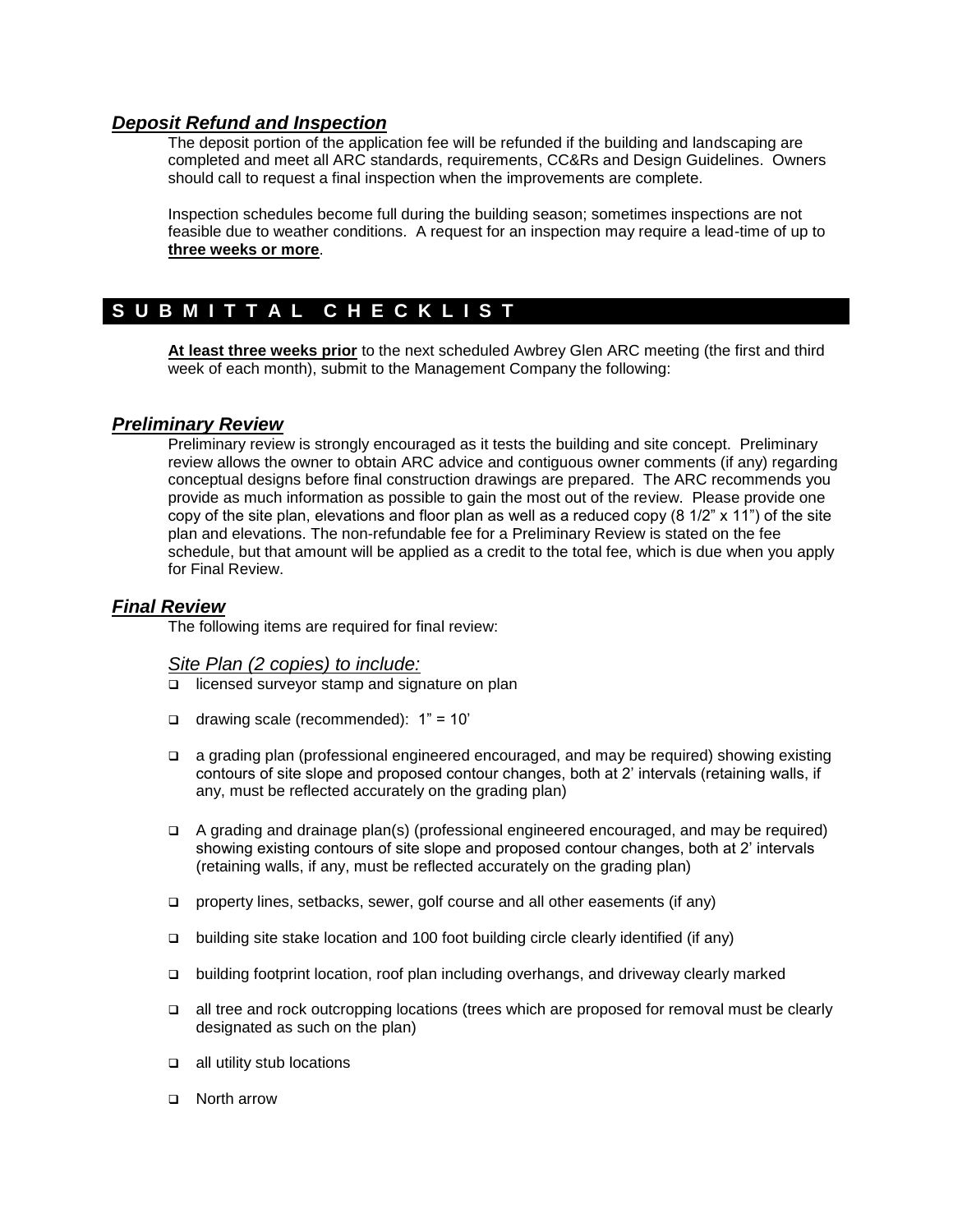- $\Box$  location of the following clearly marked: walkways, decks, retaining wall(s), parking areas, proposed utility lines, service yard/trash storage, spa/hot tub facilities, utility, etc.
- location of construction staging/access areas and temporary structures
- $\Box$  location of homes on adjacent homesites (if they exist)
- □ elevation of the first floor of home (in relation to existing grade) noted on plan
- □ highest ridge elevation of the home (in relation to existing grade) noted on plan
- $\Box$  existing grade elevations of the major corners of the foundation noted on plan

# *Exterior Elevations (2 copies) to include:*

- $\Box$  drawing scale:  $1/4$ " = 1'
- all exterior building features clearly identified with all materials/finishes noted (exterior lighting, roof, siding, railings, trims, patios, porches, decks, foundation, stairways, storage enclosures, masonry, garage doors, meter housings, spa facilities, etc)
- correct image orientation; stock plans reflecting mirror image will not be accepted
- proposed structure's main floor line drawn and elevation in relation to existing grade noted
- $\Box$  elevation of the highest point of the roof ridge in relation to the existing grade noted
- □ accurate finished and existing grades drawn and noted

#### *Floor Plan(s) (2 copies)*

 $\Box$  drawing scale:  $1/4" = 1'$ 

# *Site Plan and the four Exterior Elevations in reduced format (8 1/2" x 11")*

 $\Box$  1 copy of each

#### *Application Form (1 copy)*

- $\Box$  owner(s) must sign and date signature page
- cover sheet must be completed with pertinent addresses, phone numbers, legal description, street address, etc.
- $\Box$  all pages in application must be completed

#### *ARC Application Fee*

- $\Box$  A current fee schedule can be obtained from the Management Company to ensure you have the most recent fee structure. This fee schedule will include fees for:
- D. New Construction.
- **D** Preliminary Review.
- □ Remodels/additions/alterations.
- □ Landscaping plan changes/updating.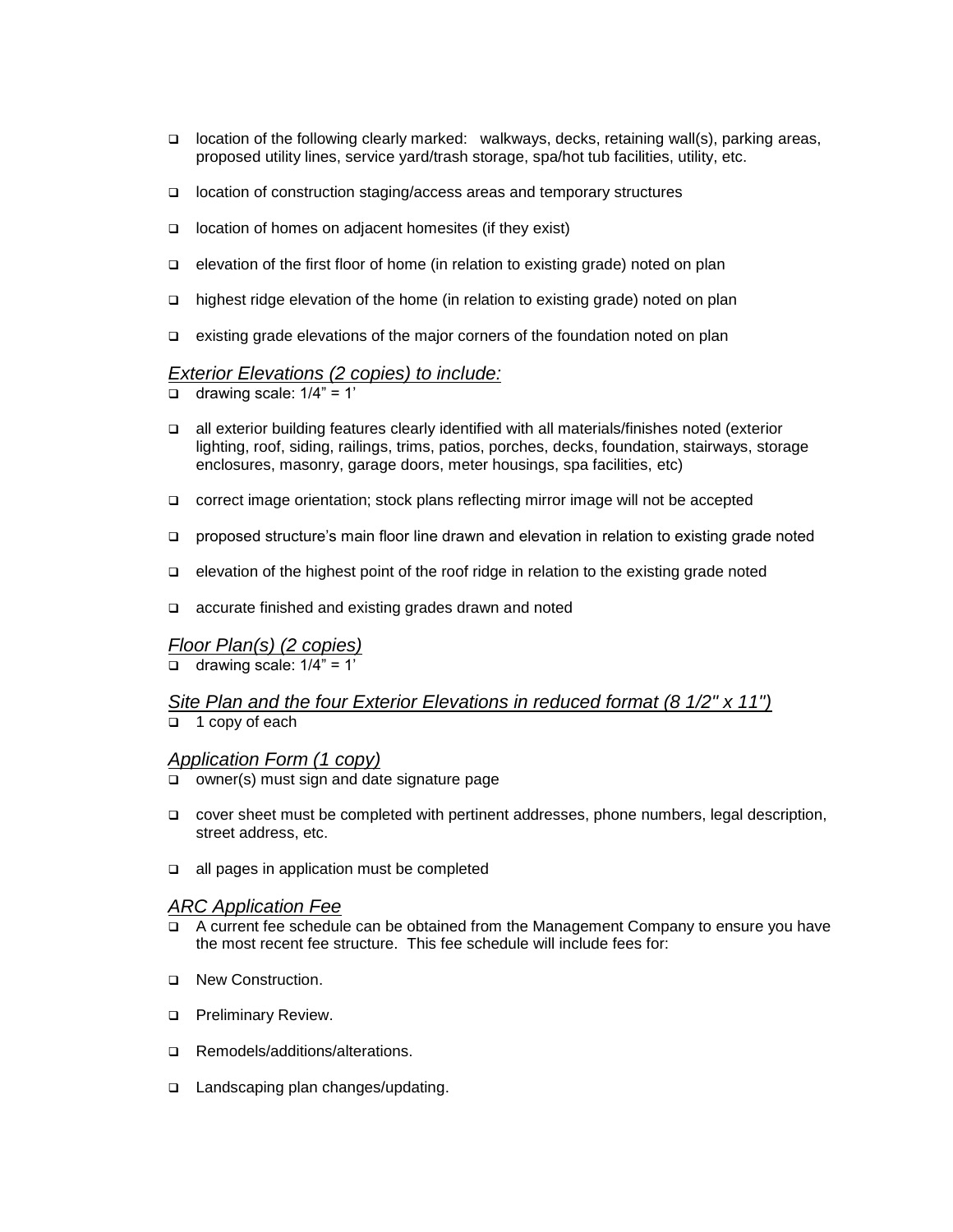## *Color/Material Sample Board and Color Submittal Form*

- It is required to submit a sample board containing roof, siding, stone (if any) and paint and trim colors. These are best assembled at the time of the full construction submittal, but owners are permitted to submit them at a later date for review and written approval.
- $\Box$  completed color submittal form identifying materials and colors
- $\Box$  exterior window, siding, roofing colors and materials
- $\Box$  exterior light fixture catalog cuts or drawings
- masonry and paver samples

## *Other considerations at the time of submittal:*

A string layout of the footprint of the house, driveway and onsite parking locations shall be completed at the time of the application. All corners of the lot must also be accurately staked at the time the string layout is completed. The failure to complete this step may result in a delayed ARC review.

# L A N D S C A P E S U B M I T T A L C H E C K L I S T

A landscape plan is not required during the initial review process. However, a complete landscape plan must be submitted for review and approval prior to the execution of any such work. Beginning landscaping construction prior to ARC review and written approval may result in a partial forfeiture of the deposit refund. No additional fees are required for landscape review. Landscaping shall be completed within six months from the date of the issuance of the certificate of occupancy of the home. Please consult the *Landscaping* section for more specific information about landscape requirements.

**At least two weeks prior** to the next scheduled Awbrey Glen ARC meeting, submit to the Management Company the following:

# *Landscape Plan (1 copy) to include:*

- $\Box$  drawing scale: 1" = 10"
- $\Box$  retaining wall locations and material
- $\Box$  property lines, setbacks, and all other easements (if any)
- building footprint location, roof plan including overhangs, and driveway clearly marked
- all tree and rock outcropping locations (trees which are proposed for removal must be clearly designated as such on the plan)
- landscape lighting plan and samples, catalog cuts or drawings of all landscape and driveway lighting fixtures proposed (see Exhibits N through Q, for examples of approved types)
- □ North arrow
- $\Box$  location of the following clearly marked: walkways, decks, retaining wall(s), parking areas, service yard/trash storage, spa/hot tub facilities, fire pits, etc.
- types, locations, quantities and sizes of all proposed plant material
- $\Box$  water feature location (if any) and detail which should include overall dimensions, horizontal drop, noise in dB and pump size, if applicable. The noise generated by the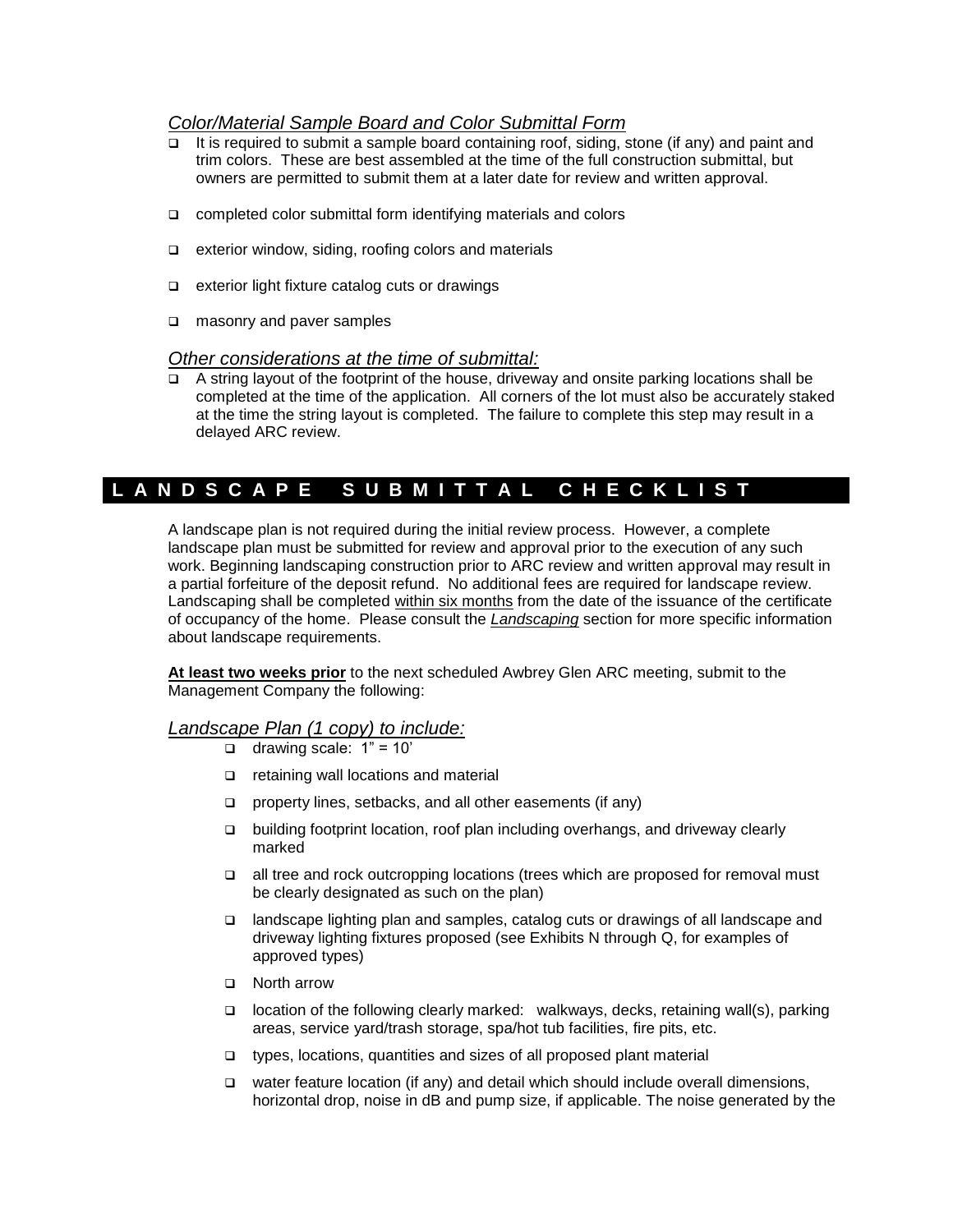water feature may be not greater than 50db as measured at the edge of the maintained portion of the golf course, at the next adjacent neighbors property line, and the edge of the paving at the street.

#### *ARC Landscape Application Fee*

There is no application fee for supplemental landscape plans submitted after the original ARC refund has been issued.

# **M I S C E L L A N E O U S**

### *Fees*

The ARC review fee may be changed at any time, by the Board of Directors.

#### *On-Site Inspections*

As provided by Section 7.6 of the Awbrey Glen CC&Rs, the Awbrey Glen ARC and/or its representative(s) shall be authorized, upon receipt of an application and submittal to build, to make onsite inspections of the homesite proposed construction and improvements at any time.

#### *Violations*

Violation(s) of these Rules & Design Guidelines that are discovered during an inspection will be forwarded to the homesite owner(s) and/or their agent(s). The ARC and/or its representative(s) shall provide written notice of noncompliance to the homesite owner(s) and/or their agent(s), including a reasonable time limit within which to correct the violation(s). In the event that an owner or his agent(s) fails to comply within this time period, the ARC and/or its authorized representatives may proceed with enforcement as provided for in Article 11 of the same CC&Rs.

# **A R C H I T E C T U R A L S T A N D A R D S**

## *General*

The ARC exists for the purpose of maintaining the high standards in design development and overseeing appropriate building and property use in Awbrey Glen. The ARC reviews submittals and makes rulings that, in all cases, supersede the City of Bend and/or others. Please contact the Management Company prior to any changes made to the exterior of your home.

## *City Building Requirements*

The City of Bend has adopted the State of Oregon One-and-Two Family Dwelling Specialty Code. The City requires that a building permit be obtained prior to beginning construction of any improvement or making additions or changes to an existing structure. Application with the intent to circumvent the City of Bend height restrictions or ARC height restrictions (30' average height above existing natural grade—see Exhibit K) will not be approved. Please verify all City of Bend regulations with the building/planning department at (541) 388-5580.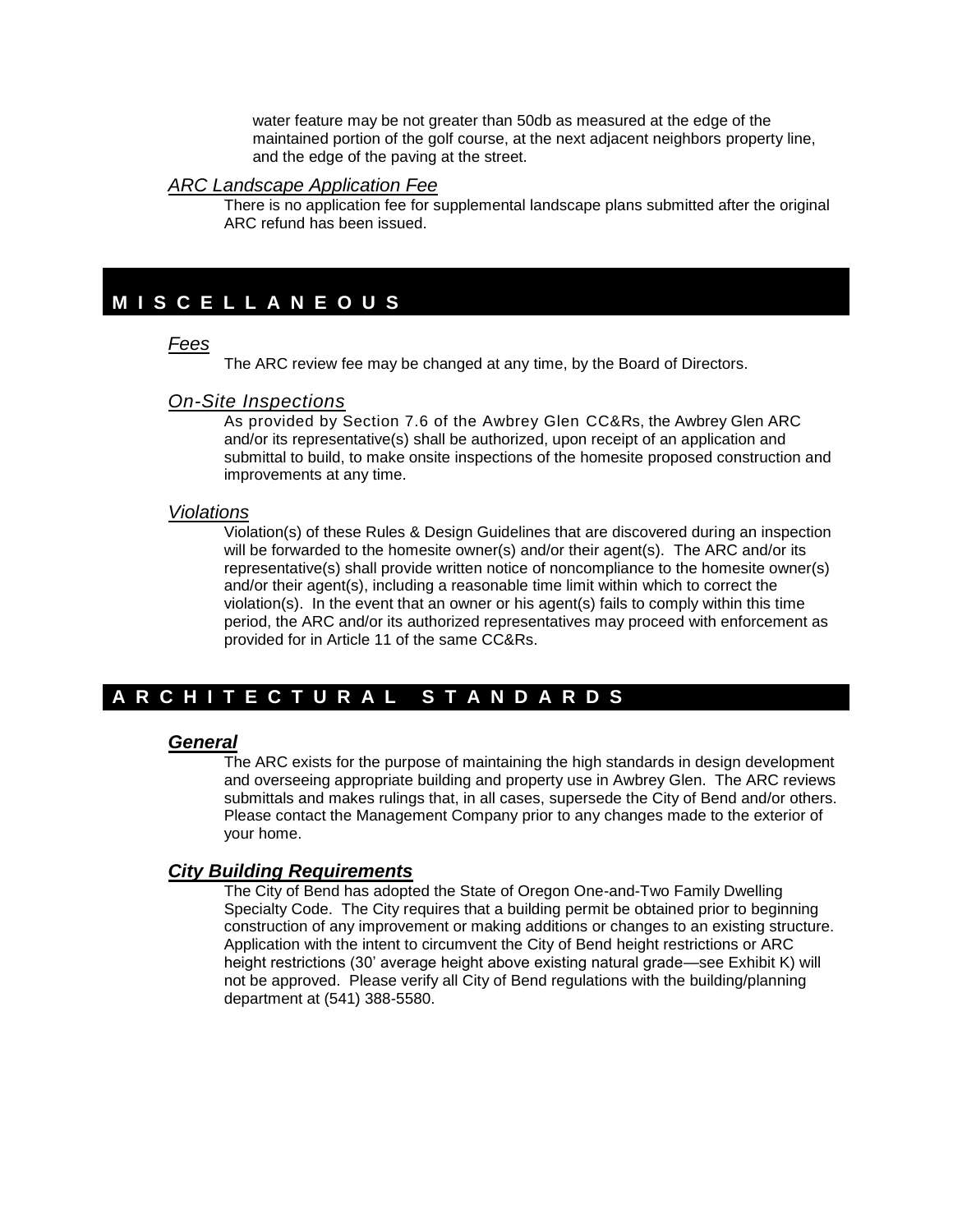## *Rules & Design Guidelines*

#### *Accessory Buildings*

Only buildings to be used as temporary construction shelter may be placed on a homesite prior to construction of the main residence.

Structures, including but not limited to, separate garages, dog houses, tool sheds, wood storage, greenhouses, gazebos, outdoor kitchens, BBQ islands, etc., which are not integrated as part of the main residence, will generally not be allowed, but will require written ARC approval on a case by case basis. (See *Greenhouses and Garden Hot Boxes)*

#### *Address Markers*

The Awbrey Glen HOA will provide the initial home site address marker upon successful final inspection. The HOA will paint the address markers every four years or as needed, by normal wear and tear.

Should the address marker become damaged or need to be replaced it is the property owner's responsibility to replace it with an identical marker. Contact the Management Company for sources and specification. The markers must be a minimum of 30 inches and a maximum of 42 inches above ground level. Identifying numbers must match that of the existing size and style.

#### *Adjacent Private Property*

Adjacent property may not be used for access to any construction site under any circumstances. Adjacent property may not be used as a parking area or staging area by any contractor or subcontractor working on the homesite. In the event of damage to adjacent property, the Awbrey Glen property owner and/or his agent(s) will be held responsible for restoration of the adjoining affected property and/or may be subject to a partial forfeiture of the deposit refund.

It is imperative to keep adjoining property free of construction litter. Daily clean-up is required. Side property lines must be marked.

#### *Aluminum Windows, Door Frames and Skylights*

Aluminum windows, doorframes and skylights must be vinyl clad or bronze anodized, unless other treatments are specifically authorized by the ARC. The use of Sola-Tube type skylights must have prior ARC review and written approval.

#### *Animals*

Farm animals and Livestock are prohibited in Awbrey Glen. All Awbrey Glen homesites are within the Bend City limits and resident animals are subject to the City of Bend leash laws, in addition to Awbrey Glen Homeowners' Association rules. If an animal is off its owner's homesite, **it must be on a leash at all times**. Animal menace ordinances are also in effect for defecating, persistent barking and trash-strewing dogs. Persistent dog barking can lead to fines from the City of Bend and additional fines by the HOA. **Please contact the City of Bend Police Department with reports of violations.** Additionally, contractors, subcontractors, and all other workers are prohibited from bringing pets to the job site during the course of construction.

The golf course is not an animal exercise area. Animals will not be permitted on the golf course and should not be exercised (even on a leash) along golf course cart paths. Dogs should be walked along the bike paths, roadways, common areas and parks. Pet owners are required to clean up after their pets. Please be considerate of others who use the common areas. *(See Animal Runs and Restraint areas)*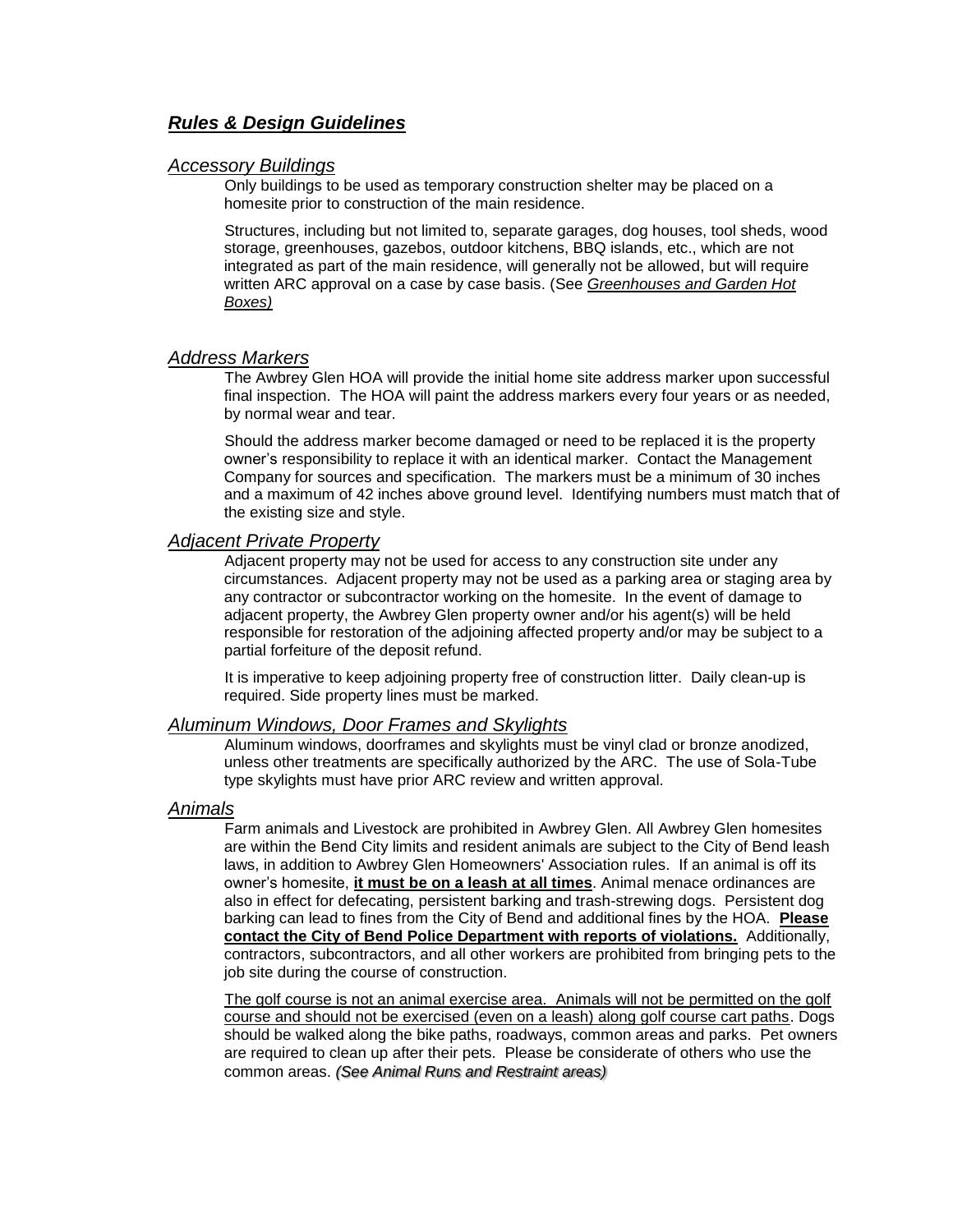## *Animal Runs and Restraint areas*

All animal runs and animal restraint areas must receive prior ARC review and written approval before they are built. These areas shall be situated on a homesite so as to be completely concealed or screened from view of roadways, golf course and neighboring homesites. Invisible electrical fences are allowed without prior ARC approval. Flags may be visible **for a maximum of three months**, after which the fence line maybe marked with black, brown, or dark green colored stakes not to exceed 6 in. in height. (See *Fencing, Walls, Gates, and Screening*)

### *Awnings*

All proposed awnings must be submitted for ARC review and written approval. The awnings must be constructed of a material selected to blend with the body color of the home. No stripes or patterns will be permitted. Awnings must remain well maintained and when deployed be parallel to the ground. Awnings must be retracted when not in use. The bottom edge of the valance must be straight, not decoratively cut (no scallops, notches, etc.).

## *Bark, Wood Chips, Mulch, and Landscape Rock,*

Bark, wood chips, mulch, and landscape rocks maybe used as ground cover. Bark, wood chips, and mulch must be natural in color such as tan, brown, black, natural Cedar, Redwood, Hemlock, and/or Juniper. (**No bright stained, or dyed red, pink, white or blue colors are allowed**). Landscape Rock can be Gray, tan, black, or brown in color. All new bark, mulch, and landscape rock must be approved by the ARC Committee. (also see "Bark, Mulch" under Plant Materials)

## *Buildable Area (also see Exhibits "A-I")*

#### *City Requirements*

The City of Bend solar setback standard must be accommodated. The City of Bend and/or the City's adopted building code may have requirements that are more restrictive than those published herein—the most restrictive requirement shall prevail.

## *Building Site Location*

Each Awbrey Glen Homesite (Phases One, Two, Four, Five and Six) has an established building site location. This location is a 100-foot diameter circle (50-foot radius). Owners should **strive to design their homes** so that the footprint of the home is contained within the 100-foot circle (not including decks or roof overhangs). Champion Ridge and Pine Canyon Homesites do not have building site locations.

Homes that are outside of the circle are subject to the concerns of adjoining property owners. Adjoining property owners have a reasonable expectation that neighboring homes will be built within the building circle, conform to the height limit, and meet all other criteria in the Rules & Design Guidelines.

If it appears that the best location for the home is outside of the building circle to any degree, the use of the preliminary review process is strongly encouraged. The preliminary review process tests the building/site concept. Concerns or objections are easier to address when they are known at the beginning of the design process.

#### *Building Setbacks*

Building setbacks are measured from the property line(s) to the furthest extent of the building (**including roof overhangs**, footings, trash/recycling/HVAC enclosures, fireplace projections, window bays or any other portion of the building) on all four elevations unless otherwise approved by the ARC. Decks, patios, driveways, turnarounds, retaining walls and walkways have separate setback requirements (see *Additional Setbacks*).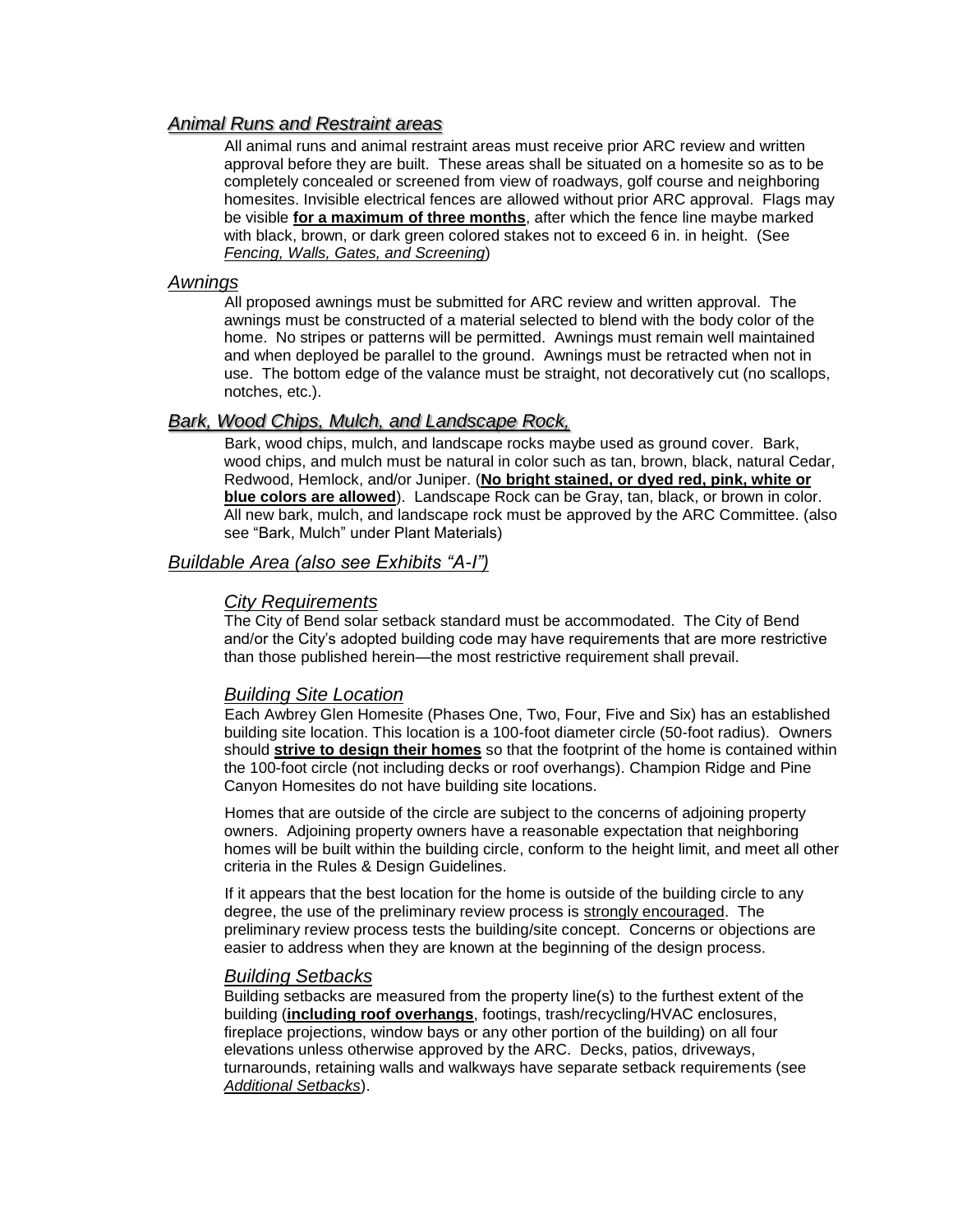- a. *Street Frontage* Minimum 20-foot setback from each street frontage property line.
- b. *Side Property Lines* Minimum 10-foot setback from each side property line (measured from the property line(s) to the furthest extent of the building, including roof overhangs, footings, trash/recycling/HVAC enclosures, fireplace projections, window bays or any other portion of the building).
- c. *Rear Property Lines* Rear yard minimum setbacks are one of the following:
	- 1. The golf course easement is the minimum setback for golf course frontage homesites.
	- 2. 10-foot minimum setback from rear property line for non-golf course frontage homesites.

#### *Additional Setbacks (refer to Exhibit "J" Additional Setbacks)*

- a. Decks, patios, driveways, turnarounds, retaining walls and walkways with **surfaces that are 30" or less above existing grade must be at least 5 feet from any property line**.
- b. Decks, patios, driveways, turnarounds, retaining walls and walkways with **surfaces that are more than 30" above or below existing grade shall add one foot to the minimum 5 foot setback for each 6 inches exceeding the 30" above existing grade maximum** (i.e. a deck with a finished surface that is 31" inches above existing grade shall have a minimum setback of 6 feet). To see the formula, refer to Exhibit J.
- c. Homesites that are bordered by Mt. Washington Drive have a recorded 25-foot nondevelopment easement along Mt. Washington Drive. This easement is the minimum rear setback for these homesites.

## *Specific Construction Requirements*

Currently, Awbrey Glen has five distinctly different areas, Awbrey Glen, Champion Ridge, Pine Canyon, Vardon Court, and Copperstone. The first three of these areas have different construction requirements, as do homesites that include a golf course easement:

Golf Course Easements (also see Golf Course Frontage Homesites) Golf course frontage homesites in Awbrey Glen Homesites Phases One, Two and Four and all phases of Champion Ridge have a 25-foot recorded golf course easement over the rear of the homesite. No part of a home (footings, decks, porches, patios or eaves) may encroach in this golf course easement.

The out-of-bounds markers (white PVC pipe) may be different from the golf course easement line as recorded on the official plat. No formal landscaping or sod lawn may be placed between these markers and the rear property line. Formal landscaping and sod are permitted on the residence side of the out-ofbounds markers with written approval from the ARC.

Golf course frontage homesites in Awbrey Glen Homesites Phases Five and Six and all Pine Canyon Homesites **have varying golf course easements** which run parallel to the out-of-bounds lines. Again, no part of the home, deck, patio, walkways, and formal landscaping or sod lawn may be placed between the golf course easement and the property line.

## *Awbrey Glen Homesites (see Exhibits "A, D, F, H")*

Each homesite in the Awbrey Glen Homesite phases contain an established and documented building area chosen for its privacy and orientation. This area is a circle 100 feet in diameter, with the center of the circle shown on the building site location map and physically on the homesite by the building site stake. The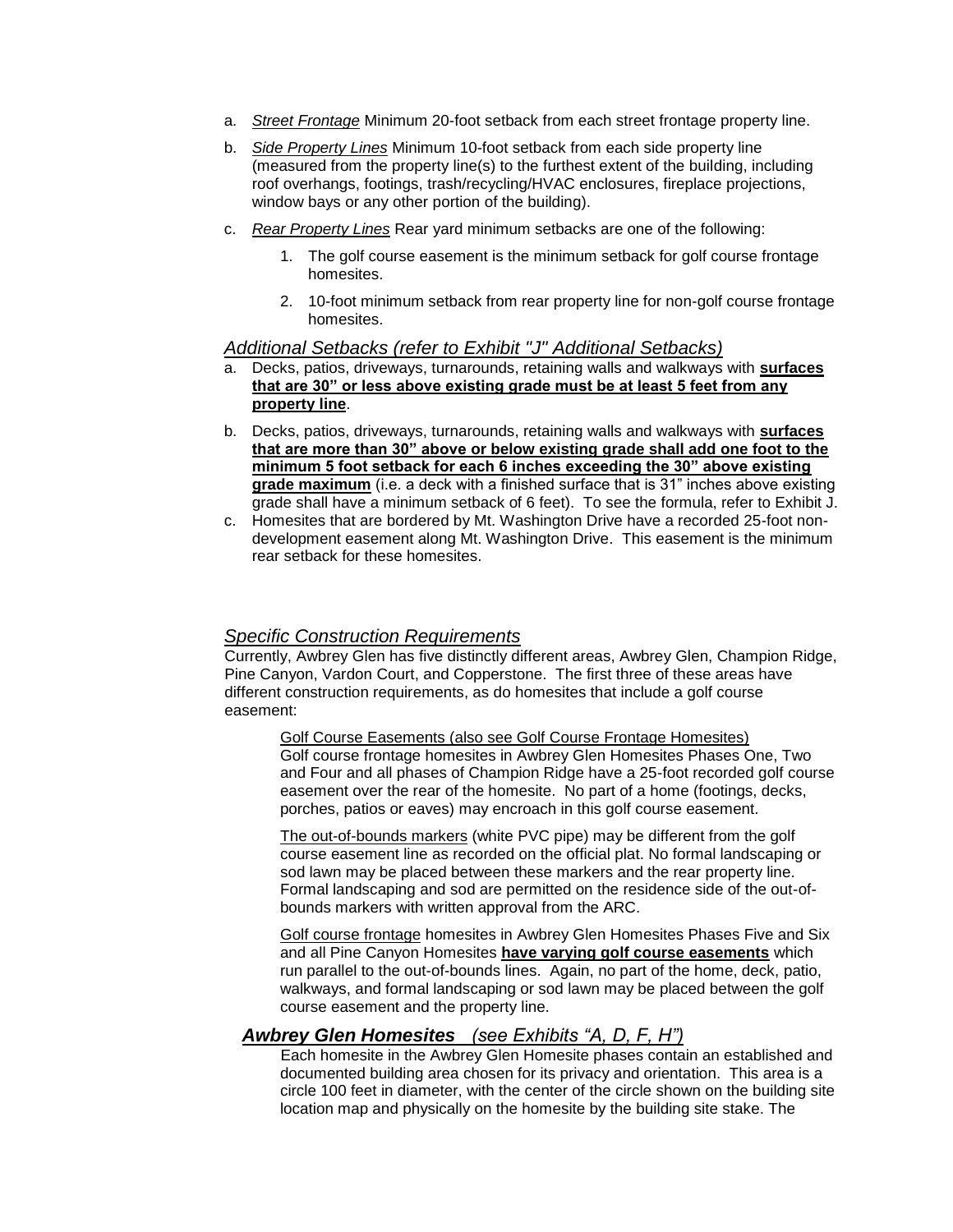building site location map shall be used for the most accurate location of the building site stake. Owners should strive to design their home so that the footprint of the home is contained within this 100 foot circle (not including decks and roof overhangs). If the home is constructed within the building circle, is within the height limitations and meets all criteria of the Rules and Guidelines, there is little that contiguous owners can object to.

If the home is in the design process and the best location for the home places any part of the home outside of the building circle, the use of the preliminary review process is strongly recommended. In addition, the Awbrey Glen Homesites have the following requirements:

- a. no square footage requirements
- b. garages with more than two bays must offset the additional bay at least three feet.
- c. homes with more than three garage bays will be reviewed on an individual basis and requires specific ARC written approval.
- d. minimum 10 foot side setbacks (measured from the property line(s) to the furthest extent of the building (including roof overhangs, footings, trash/recycling/HVAC enclosures, fireplace projections, window bays or any other portion of the building)
- d. Minimum 20 foot front setback from each street frontage (measured from the property line(s) to the furthest extent of the building (including roof overhangs, footings, trash/recycling/HVAC enclosures, fireplace projections, window bays or any other portion of the building)
- e. golf course easement, when applicable, is variable; see plat maps
- f. wood stoves and wood burning fireplaces are permitted

## *Champion Ridge Homesites (also see Exhibits "B, E, G")*

- a. 1600-2400 square feet, excluding garage & unheated storage
- b. must have a two-bay garage, may be oversized for storage
- c. no building stake or circle limitations
- d. minimum 10 foot side setbacks (measured from the property line(s) to the furthest extent of the building, **including roof overhangs**, footings, trash/recycling/HVAC enclosures, fireplace projections, window bays or any other portion of the building)
- e. minimum 20 foot front setback from each street frontage (measured from the property line(s) to the furthest extent of the building, including roof overhangs, footings, trash/recycling/HVAC enclosures, fireplace projections, window bays or any other portion of the building)
- f. golf course easement is 25 foot from the rear property line
- g. wood burning fireplaces and/or wood or pellet burning stoves are not permitted

## *Pine Canyon Homesites (also see Exhibits "C, I")*

- a. 1800-2600 square feet, excluding garage
- b. maximum three-bay garage, may be oversized for storage; if third bay faces street, it must be offset at least 3 feet
- c. no building stake or building circle limitations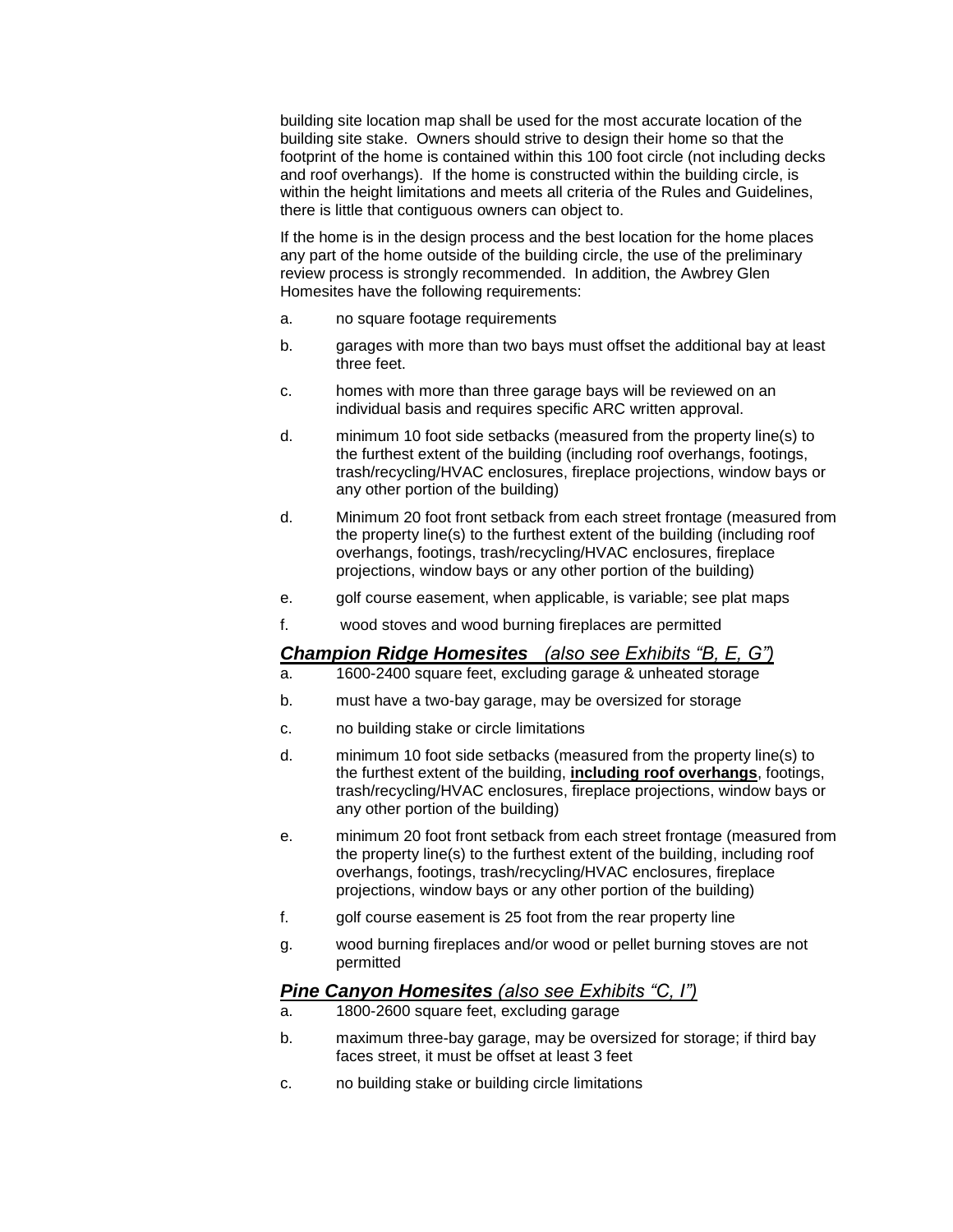- d. minimum 10 foot side setbacks (measured from the property line(s) to the furthest extent of the building, **including roof overhangs**, footings, trash/recycling/HVAC enclosures, fireplace projections, window bays or any other portion of the building)
- e. minimum 20 foot front setback from each street frontage (measured from the property line(s) to the furthest extent of the building, including roof overhangs, footings, trash/recycling/HVAC enclosures, fireplace projections, window bays or any other portion of the building)
- f. golf course easement is variable; please check plat maps
- g. wood burning fireplaces and/or wood or pellet burning stoves are not permitted

### *Building Height (also see Exhibit "K" Calculating Building Height)*

The City of Bend and the Awbrey Glen Rules & Design Guidelines both enforce a 30 foot average height limitation with one important exception: the Awbrey Glen Rules & Design Guidelines calculates height differently than the City of Bend. All lots will be subject to the Awbrey Glen Rules & Design Guidelines height calculation process. To see the formula, refer to Exhibit K.

Back-filling does not affect the Awbrey Glen Rules & Design Guidelines building height calculation. Applications with the intent to circumvent the City of Bend height restrictions or Awbrey Glen Rules & Design Guidelines height restrictions will not be approved.

The height of a home is determined by the Awbrey Glen Rules & Design Guidelines as an average of two specific measurements. The first measurement is that from the highest point on the roof to the lowest elevation of natural grade along the proposed building perimeter foundation. The second measurement is that from the highest point on the roof to the lowest elevation of natural grade along the proposed building perimeter foundation (opposite elevation). No single elevation will be permitted to be higher than 39 foot, even if the average is below 30 feet.

"Natural Grade" is defined as the site topography which exists at the time a lot is sold to the first owner by the project developer; fill material subsequently brought to a site does not modify this original grade reference. In instances where proposed building heights are close to the established limit, the ARC may, during the construction process require that the owner of a homesite have specific site and building elevations confirmed by a licensed surveyor.

The accompanying Exhibit "K" illustrates and explains how building height is calculated in determining compliance with the Awbrey Glen Rules & Design Guidelines. Also see *Exterior Design Treatment* for more information on reducing the impact of imposing façades.

#### *Burning*

The open burning of construction or yard debris is not permitted at any time on any homesite in Awbrey Glen.

#### *Chimneys*

All exterior chimney chases surrounding flues must be of wood, stone or brick. The chase or shroud must be in proportion to the size of the home and must cover the cap completely making it not visible. A chimney chase and shroud must be large enough to completely cover the wood-burning metal fireplace flue, as well as the spark arrestor. The chimney chase, flue and shroud shall be painted to match surrounding materials, eliminating the glare from the raw flue and sheet metal, as unfinished metal flues are not permitted. If a chimney chase and shroud are used on a gas fireplace vent, it too must be built and painted to the same standards as wood-burning fireplace chimney chases and shrouds**.**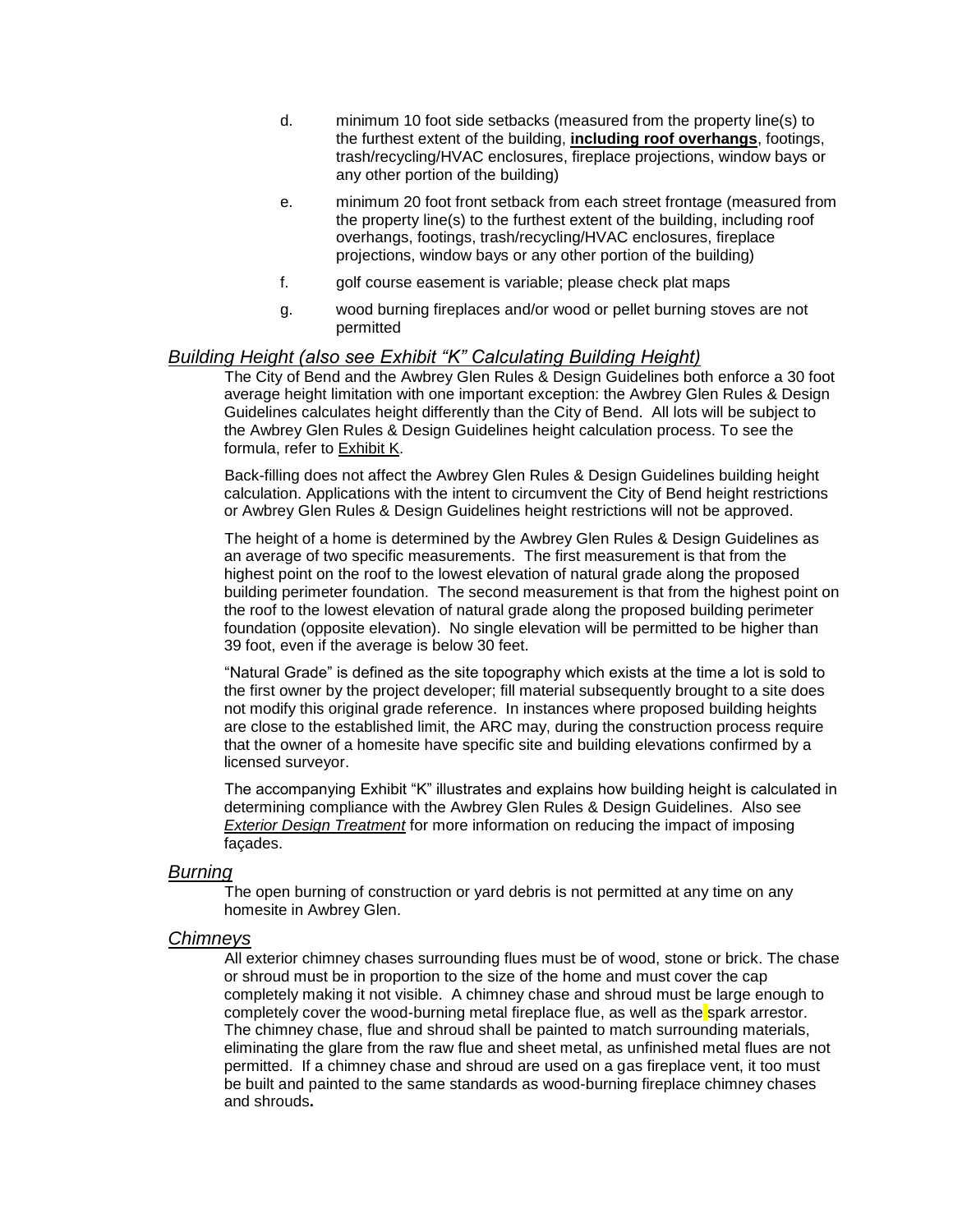#### *Colors and Stains (Exterior)*

(See *Exterior Colors and Stains*).

### *Common Areas*

The area between the street and the front property line in Awbrey Glen is common area. This area will be maintained (weed pulling, watering, etc.) but not landscaped by the Awbrey Glen Homeowners' Association. If the owner wishes to landscape and maintain this area to his/her own standards, a plan must be submitted to the ARC for review and written approval.

#### *Construction Radios*

Loud radio playing on site during construction is prohibited. Radios should not be audible from adjacent lots, homes, street or the golf course.

## *Construction Times*

Construction in Awbrey Glen is permitted between the times of 7am to 7pm Monday- Saturday. Noisy activity should be curtailed on Sunday.

#### *Decks, Porches and Deck/Porch Skirting*

Elevated decks with living areas below shall have supports of not less than 6" X 6". Built up wing walls or built-up columns (clad with siding material) or peeled logs, both in conjunction with landscape screening are encouraged and in some cases will be required.

Decks and/or porches, which are more than 24" above existing grade and have no living area below them, shall be skirted. The skirting below all decks and/or porches shall be recessed 18" to 24" to create shadows and alleviate the appearance of massive under deck /porch walls. Deck porch skirting should be made of the same material as the home and be applied in the same direction, unless otherwise approved by the ARC. Lattice skirting is prohibited.

The deck areas of homesites are an integral part of living in Awbrey Glen as well as an integral part of the view from neighboring properties and the golf course. Long uninterrupted runs of deck will not be permitted. Projections, steps or other architectural features must be incorporated in the deck design (however, no encroachment in golf course easements will be permitted).

All Painted Surfaces, i.e. railings, steps and decks including skirting must complement the house.

#### *Drainage*

A drainage plan must be included as part of all construction and landscape submittals, and is subject to ARC approval. All site drainage must be retained and disposed of on the owner's property. Provisions for the disbursement of roof, gutter, homesite, landscape, walkway and driveway drainage are the property owner's responsibility. Owners should consult with professionals to discuss their drainage risk factors and specific solutions.

Homes located in such a way that they may be subject to additional water difficulties (from the golf course, street run-off, or other sources) during conditions that exceed the system's designed capacity should investigate the possibilities of a free-draining foundation system around the entire perimeter of the foundation or other effective drainage system(s) recommended by your drainage professional.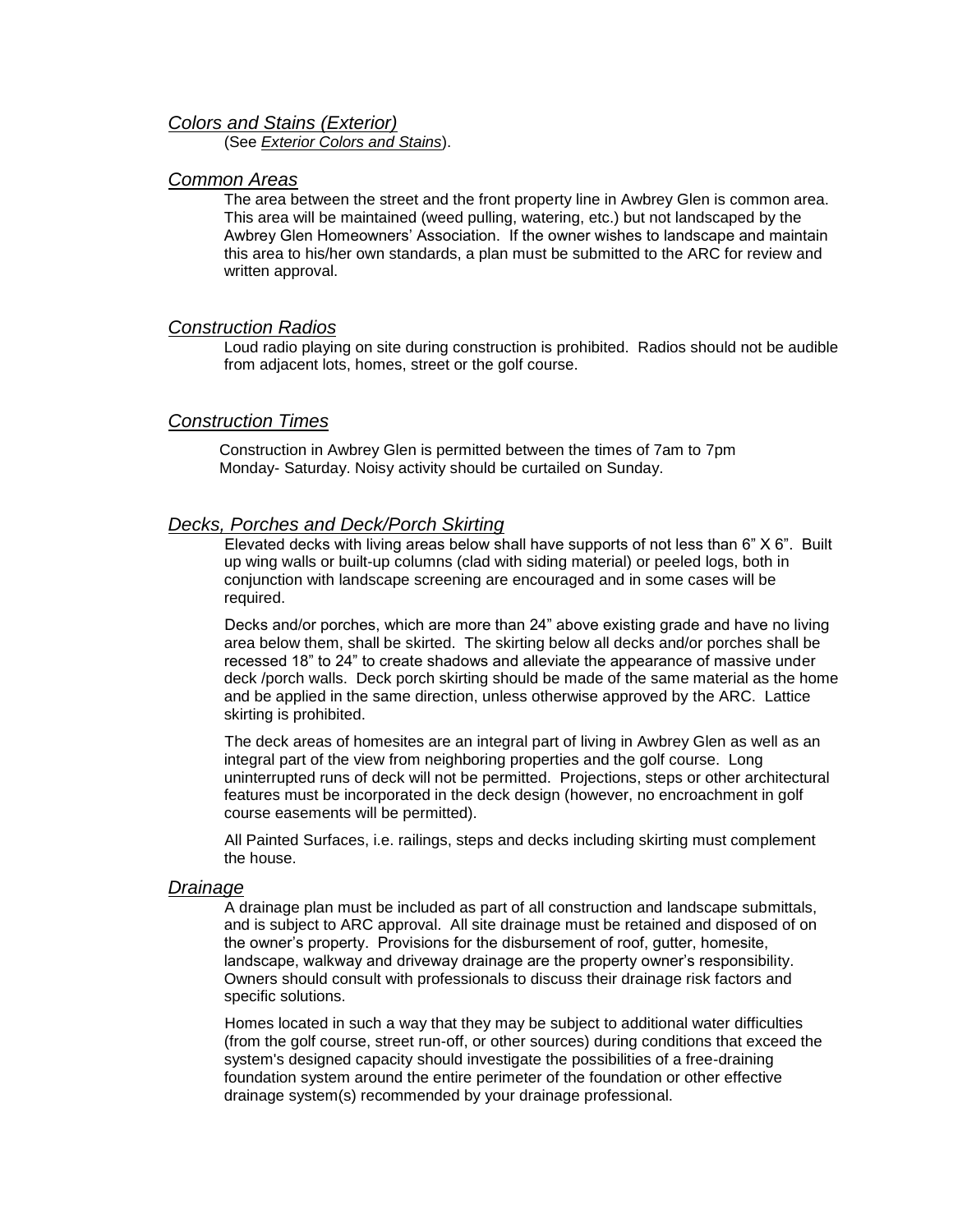Some areas in Awbrey Glen may be susceptible to street drainage and erosion problems during conditions that exceed the system's designed capacity. All new construction or remodeling will be required to install culverts (8" or larger) under their driveways to channel the water down the roadways. Areas along the streets should be swaled and filled with large drain rock to help channel and disperse the water during heavy runoff.

During the times in which conditions exceed the system's designed capacity, there may be some runoff from the golf course. Landscape professionals should consider this potential as they design the rear yard landscaping.

#### *Driveways (also see Exhibits L & M)*

Driveway cuts onto Awbrey Glen roadways will be limited to one per homesite, **unless otherwise approved by the ARC**. The driveway shall be a maximum of 14 feet wide, except at the apron (transition) to the street and to transition to the parking area in front of the garage. Homes located close to the street may not conform to the 14-foot width requirement, but the width of the drive must be kept to a minimum, while still allowing reasonable access to parking areas and garage access.

#### *Duplication*

Duplication of a house design is discouraged except where a particular housing area is so designed by the developer.

In cases where similarity in home design or appearance is deemed, a concern by the ARC, modifications to the home may be required to eliminate similarities.

#### *Excavation*

Each homesite shall be developed with minimal modification of the existing topography. All excavation spoils must be removed from the site. All areas disturbed during construction must be restored to their original appearance or in accordance with an approved landscape plan. Natural area restoration includes replanting native grasses and other native plant materials, and redistributing mulch and/or duff covering raw earth. Landscaping shall be designed to "disguise" excessive slope areas caused by fill for driveways and around the foundation of homes.

Retaining Walls or structures exceeding 3 feet in height are strongly discouraged. Instances requiring taller retaining structures should be terraced with a minimum of 3 feet between each retaining wall structure. All retaining wall plans must include provisions for proper drainage. All retaining wall structures require ARC approval.

#### *Exterior House Colors and Stains*

Please contact the Management Company prior to any exterior painting or staining.

All exterior colors are subject to review and written approval by the ARC for both original painting and subsequent repainting or staining, even if the same color will be applied.

A 4-foot by 4-foot taped and labeled sample of the paint body and trim is required. The samples must be placed where the ARC can easily review from the street. All paint requests must include brand and color name or combination.

Exterior colors must be of medium to dark earth tones, such as browns or greens. Exterior color treatment shall be continuous on all elevations. **Very light, pastel or bright -- colors are** *not* **acceptable**.

Care shall be taken to avoid duplicating colors of nearby homes.

Natural wood siding, peeled logs and natural shakes must be stained or treated.

#### *Exterior Design Treatment*

**Consistency:** Exterior material treatment used on the building walls shall be continuous and consistent on all elevations of a residence in order to achieve a uniform and complete design and must avoid a "veneer" look. Exterior siding material must be carried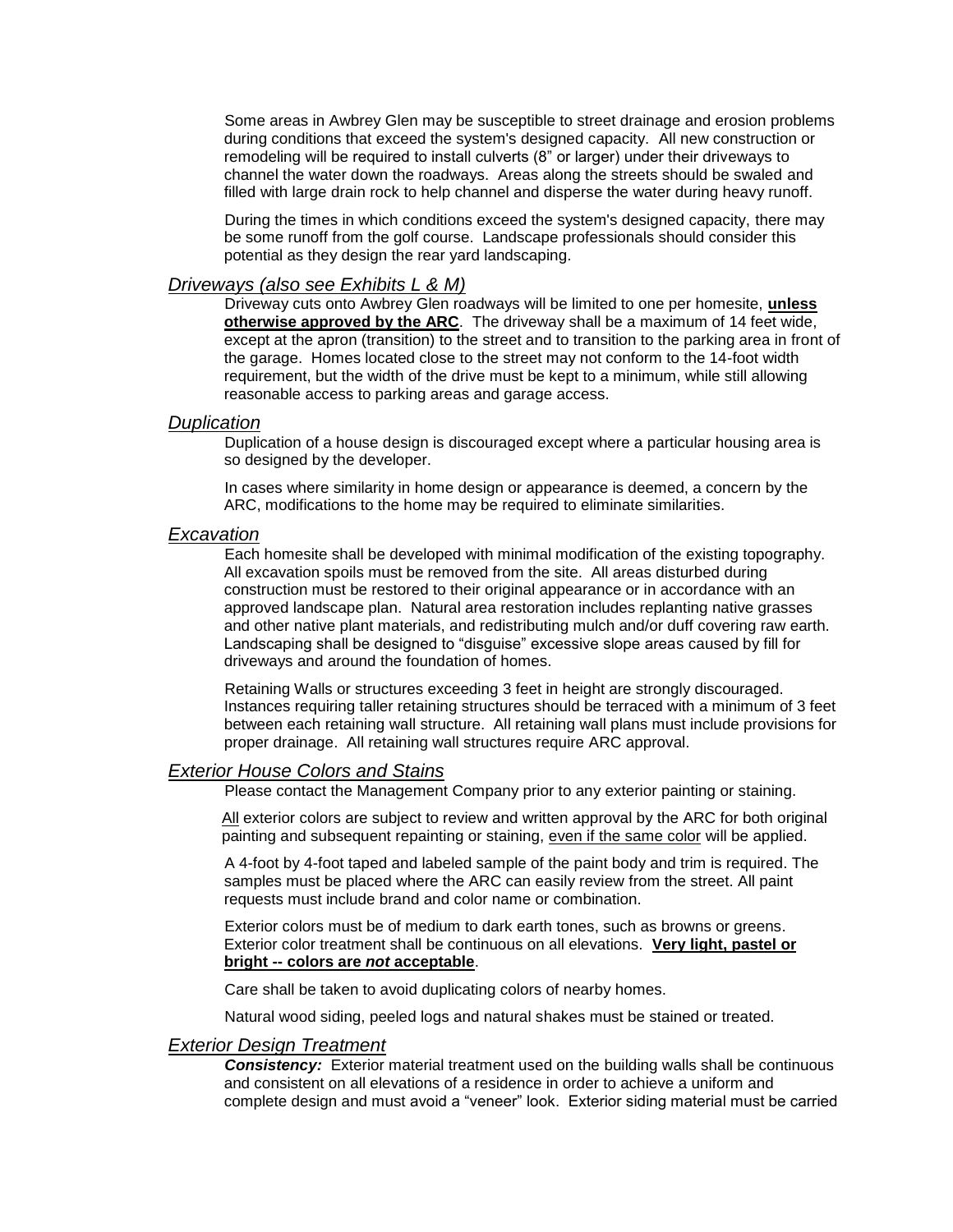down to within 8 inches of grade and sloped, to match finished grade, not stepped. Only 8 inches of exposed foundation is permitted on any exterior elevation.

*Coordination***:** The ARC encourages and may require the fenestration, projecting bays, and all other architectural features to be coordinated on all sides of the building. Integrating architectural elements around the building will enhance it as a whole and should augment the architectural character of the building.

*Stucco & Masonry*: The use of stucco and/or masonry material may be exempt from the one treatment look. Many times these materials may be used in conjunction with other approved siding materials to enhance the architectural style and appeal of all sides of a home. When masonry is used on the front of a home and it extends to any front corner, it must extend at least two feet around the adjoining side elevation.

*Steep Slope Conditions:* Regarding the aspect of view preservation as it pertains to building height, the design of a dwelling shall consider the negative visual impact of tall, imposing facades upon neighboring properties. This is of concern with any home designed for a homesite of considerable slope; it is of particular concern where a tall, flat face of a building may be exposed to roads or adjacent downhill sites. Several things must be considered during the design process to effectively address specific site conditions. Adequately excavating for the lowest floor can better "marry" the building to the site. Sensitively selecting roof pitches and roof massing can lessen the perception of height. Stepping the building profile from the point of low grade back toward the higher grade reduces the building mass, particularly as seen from lower viewpoints. Reducing story heights at the ends of the building adjacent to neighboring properties can substantially soften such end conditions. Prudent use of materials may be effective tools to reduce the height and mass (e.g., masonry wainscoting, base trim boards, frieze boards, are a few design alternatives for effectively eliminating long, tall, uninterrupted walls.)

See *Hillside Homesites* for more information on tall façades.

*Garages*: Owners and/or their agents are strongly encouraged to minimize the massing and visual impact of the garage. The space between the top of the garage door(s) and the roof shall be kept to a minimum (See *Garages*).

#### *Exterior Lighting*

The City of Bend Lighting Ordinance will be used as a guideline, adding the below stipulations.

Information regarding the design, number and location of all exterior lighting fixtures is required for ARC review and written approval, including (but not limited to) exterior wall, pendant, driveway, walkway and landscape lighting. Lighting submittals require an actual sample or legible drawings and/or catalog cuts for the review process.

All exterior wall light fixtures must be shown on the exterior elevations of all new construction submittals. Driveway, walkway and landscape lighting may be included later with the landscape plan. All exterior light fixtures installed without ARC review and written approval must be removed.

The object of the exterior lighting requirements is to eliminate glare and annoyance to adjacent property owners and passersby. To this end, the guidelines are as follows:

a. Only 2 fixtures with a visible light source are permitted on the exterior of the home and are subject to ARC written approval regarding their exact location. The shroud for these fixtures may be translucent or transparent. The fixtures must be positioned to enhance and identify the entrance of the home, and both fixtures are limited to a maximum output of 60 watts each, or 900 Lumens (e.g. a fixture with three lamps may only have three 20-watt bulbs). Colored lamps are prohibited.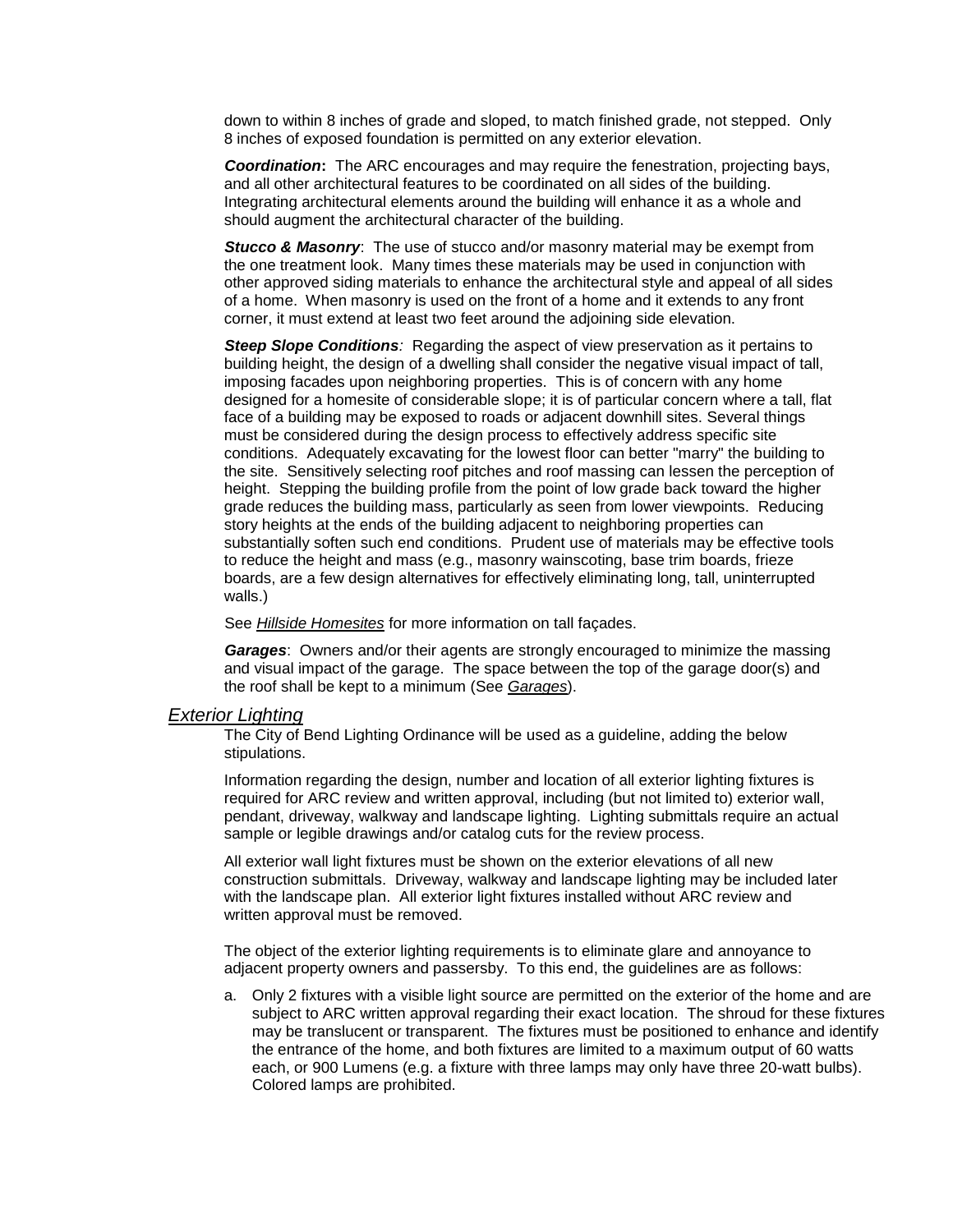- b. All other exterior wall fixtures are subject to ARC review and written approval regarding their location, number and wattage. These fixtures must have downward-directed light sources. No part of the lamp or light source may be visible. Colored lamps are prohibited.
- c. Driveway, walkway, landscape and all other decorative light fixtures are subject to ARC review and written approval regarding their location, number and wattage. Excessive numbers of light fixtures will not be approved. All landscaping lighting should be the same fixtures. Solar lighting is allowed as long as it matches any other landscape lighting.
- d. All landscape lighting, including but not limited to trees, garden, lawn, water features, etc., must be turned off by midnight, with the exception of entry ways and walk ways.
- e. A variance for outdoor special *Christmas and Hanukkah* holiday lighting is only granted between the Saturday before Thanksgiving and the second weekend in January. All holiday lighting must be turned off by 1:30am daily. Lights may be installed the week before Thanksgiving, and must be completely removed by January 31.
- f. For all other holidays lights may be put up one week before and must be removed one week after the holiday.

## *Exterior Walls and Trims*

In the design of homes, which propose the use of a composite of exterior materials, consideration shall be given to appropriate balance, both in terms of the amount of each material, as well as the specific areas of their use.

#### The following materials are approved for use on exterior walls and trims:

a. Wood (treated with semi-transparent or solid body stains or paints) and Lap cement-based siding material is approved. Individually applied board and batten type siding and log style homes may be appropriate on some homesites; however, they are subject to ARC review and written approval. In most cases, siding applications which involve a mix of directions (horizontal, diagonal, vertical) are discouraged.

- b. Brick, natural and cultured stone medium to dark colors.
- c. Textured masonry block units are not to exceed 4 inches in height medium to dark colors, unless otherwise approved by the ARC, on a case by case basis.
- d. Stucco and synthetic stucco.

#### Prohibited Materials and Conditions:

- a. exposed plain concrete ( 8" maximum exposure at foundation)
- b. plain concrete block
- c. corrugated metal
- d. unarticulated panel siding (e.g., T-1-11, plain plywood, sheet press board)
- e. horizontal seams on sheet (plywood or pressboard type) products
- f. other similar quality, non-durable products

### *Fencing, Walls, Gates and Screening*

Fences, walls, and gates are strongly discouraged at Awbrey Glen and, if allowed, require specific review and written approval from the ARC before they may be placed. A fence or wall is defined as a structural or ornamental barrier, which separates one space from another. Lattice is prohibited. *(Also See Animal Runs and Restraint areas, Also See Screening)*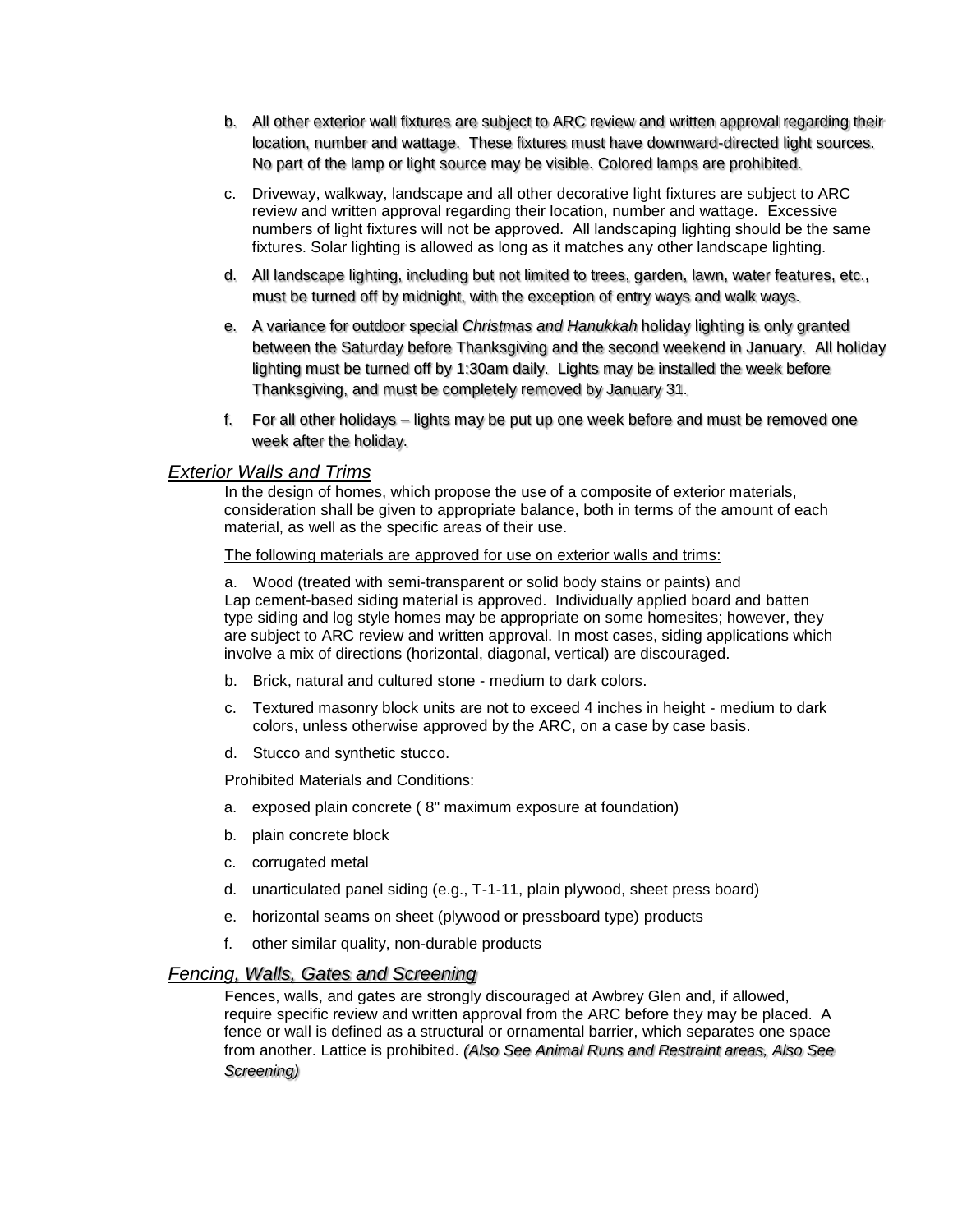Some Fencing Considerations

- a. The design concept at Awbrey Glen is one that promotes a feeling of open spaces; therefore, no fencing or other structures of any nature will be allowed outlining front, side or rear property lines or within property setback lines.
- b. Screening shall be limited to 5 feet in height from ground level, shall be connected to the house structure and shall blend or follow natural terrain and landscaping. Long runs of screening shall be avoided; long runs must be articulated. The ARC will evaluate each condition on an individual basis.
- c. No tree, whether in a setback or on private property, shall be used for the attachment or support of any privacy screen.
- d. All screening shall be faced with materials and finish compatible with the principal structure on site. No screening is permitted on berms.
- e. Screening around recreational facilities in private areas will be judged on an individual basis, taking into consideration such factors as location, exposure to public view, and natural screening in the immediate vicinity.
- f. The use of monofilament line, netting, or electric fences for the protection of any part of the landscaped area, individual beds, or along property perimeters is prohibited. However, inconspicuous protective equipment which is of a size/height proportionate to the planting **may be permitted with prior ARC approval** around individual plants or shrubs. The ARC may require that protective equipment which violates this guideline be removed by the homeowner.

#### *Fireplaces*

No pellet or wood burning stove, fireplace or furnace shall be allowed in any living unit within Champion Ridge, Pine Canyon or Vardon Court in Awbrey Glen. Outdoor fireplaces, fire pits, etc. must be gas or propane and must have prior approval of the ARC. **Wood Burning Fire Pits are prohibited.**

## *Firewood (also see Fireplaces)*

Residences in the Awbrey Glen Homesite phases are permitted to use wood-burning stoves, fireplaces or pellet stoves. Firewood cannot be stored on or under porches or decks. Firewood storage cannot be visible from golf course, roadways, or neighboring homesites. When receiving firewood, homeowner must ensure that the piles of wood do not remain visible to neighbors or roadway for more than 72 hours.

#### *Flagpoles*

Flagpoles require prior ARC review and written approval before they may be installed. Flagpoles are not permitted along the golf course. Flag poles shall be designed and located to minimize noise and visual impact to neighbors.

#### *Garages*

All garages must be attached to the home or designed to give the appearance of being attached to the home. Only 7 to 8 foot tall garage doors are permitted. Larger doors require ARC review and written approval. If a home has more than 2 bays, at least one of the bays must be offset at least 3 feet. Some additional limitations on garages are as follows:

- a. Champion Ridge homes may have no more than two attached garage bays.
- b. Pine Canyon homes may have no more than 3 attached garage bays. When there are more than 2 bays, at least one of the bays must be offset at least 3 feet.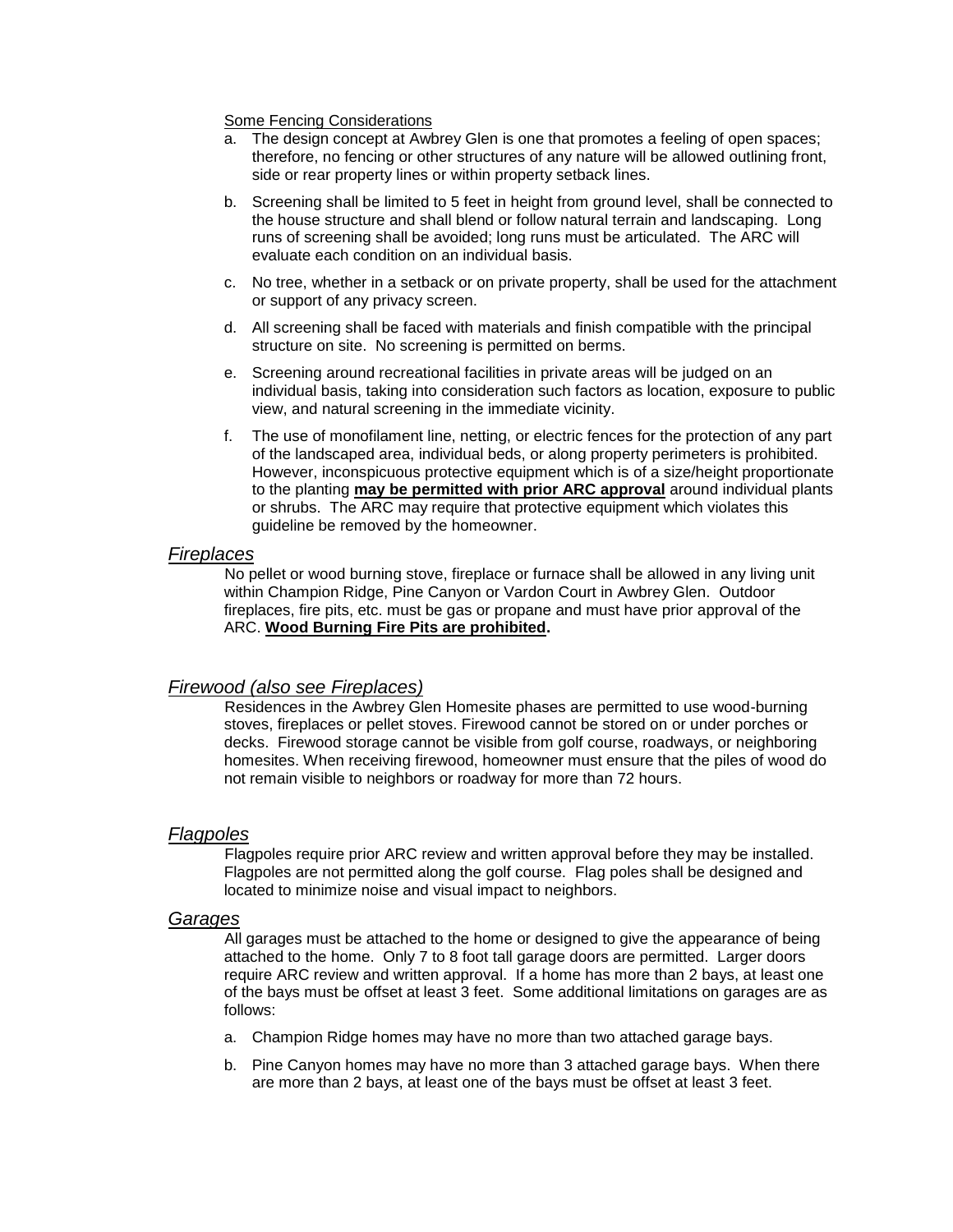c. Awbrey Glen Homesite homes may have no more than 3 attached garage bays without ARC review and specific written approval. Garages with more than 2 bays must offset the additional bay at least 3 feet. Homes with more than 3 garage bays will be reviewed on an individual basis and requires specific ARC written approval.

Owners or their agents are strongly encouraged to minimize the massing and visual impact of the garage. The space between the top of the garage door(s) and the roof shall be kept to a minimum. Leaving garage doors open or partially open for extended periods of time is not permitted. (Also See *Buildable Area* & *Exterior Design Treatment*).

#### *Garage Sales*

Garage Sales may be held once every six months with prior approval of the Management Company. Signs must be professional. No home-made or cardboard signs allowed. **Signs announcing the sale can only go up the day of the sale and must be taken down immediately after the sale.** 

## *Garbage and Trash Removal*

Owners are responsible for their own garbage and trash removal during and after construction. Construction sites must be kept clean from trash and construction debris at all times. Construction sites that are not kept clean (at least weekly removal or trash and construction debris) may be subject to ARC action (i.e. having the trash and construction debris picked up and disposed of). The cost of the removal and disposal of the trash and construction may be deducted from the ARC deposit.

Trash cans and recycle bins, which are taken to the street on pick-up day, must be returned to their screened areas or the garage the same day. Trash cans and recycle bins must be stored in an area that is not visible from the street or adjoining homesites. (Also See *Service Yards*).

Burning or dumping of garbage, landscape debris or trash anywhere in Awbrey Glen is prohibited.

#### *Gardens and Compost*

Gardens will be evaluated on an individual basis and require ARC approval. Compost piles and bins are strongly discouraged. If allowed, they should be situated so that they are not easily visible from the road, golf course or adjacent homesites. (Also see Fencing, Walls, Gates and Screening for restrictions.)

#### *Gates*

The gates at Awbrey Glen remain closed 24 hours a day, 7 days of the week. During the hours of 7 AM till 7 PM the gates will open automatically as the vehicle approaches. Outside those hours they may be operated manually by punching in the current access code at the keypad or by purchasing a remote control device, which is coded to open the gates in the same fashion as a garage door opener. Guests may enter the gates after hours by using the call box at the mail stations which calls the owner, who will then open the gates through special phone codes.

Owners are provided the current access code when their property purchase is closed. Codes are changed randomly. If you have not received the current code or have gate operation questions during the day, please contact the Management Company.

## *Golf Course Frontage Homesites (see Buildable Area and Exhibits "D-I")*

The golf course easement is an area located along the golf course frontage of many homesites in Awbrey Glen. This easement is recorded when the plat is filed for each phase. This area is owned and maintained by the homesite owner, but golf course personnel have the right to enter this area for maintenance purposes and fire reduction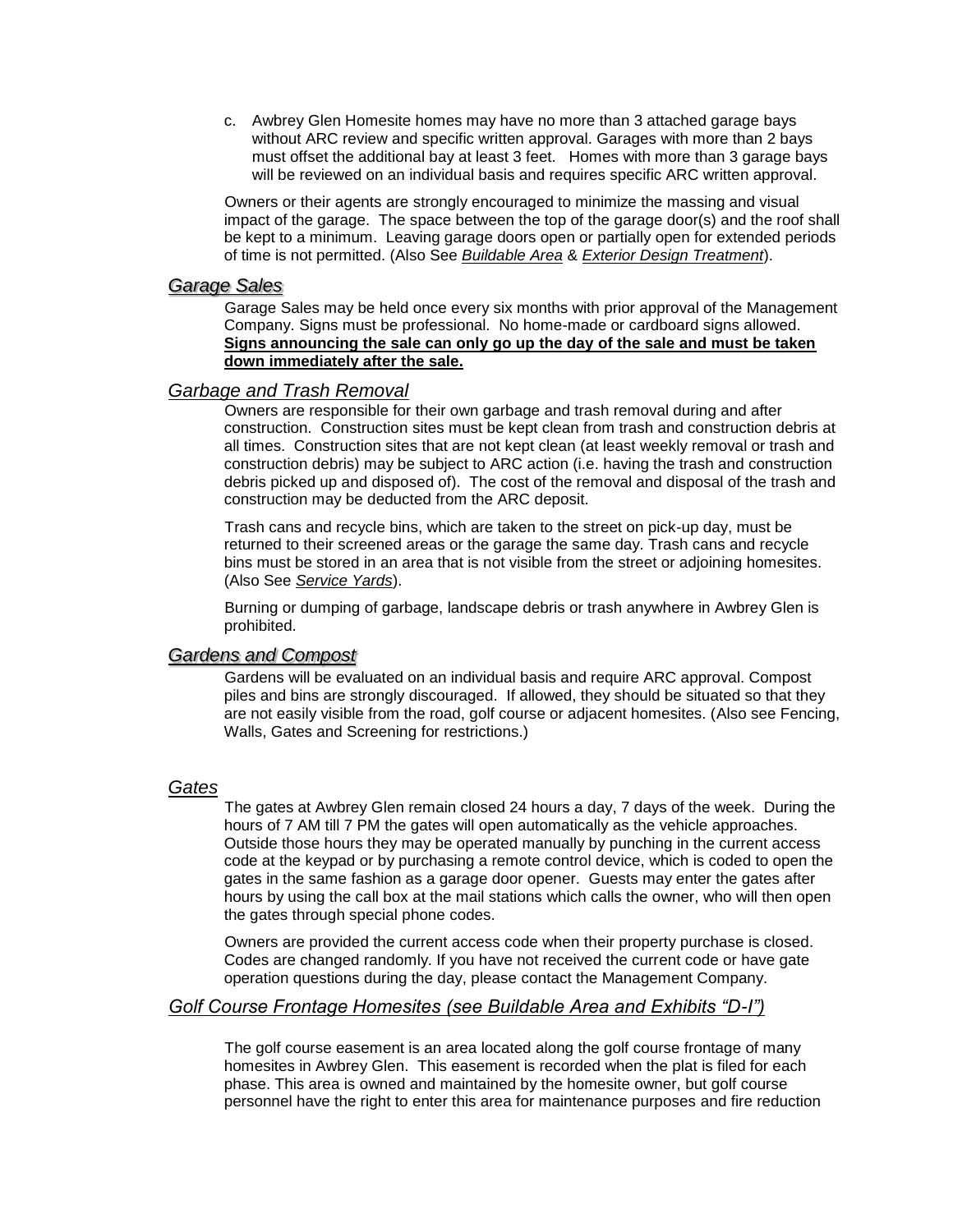efforts. An out-of-bounds area may exist on some homesites; this area is subject to different conditions than the golf course easement.

Easement Considerations

- a. No part of the house structure (decks, patios, stairs, footings, eaves, etc.) are permitted to encroach in the golf course easements.
- b. If a homesite is not affected by the out-of-bounds line and golf course play, formal landscaping may be permitted in the golf course easement; however, the proposed landscaping must always be submitted to the ARC and golf course for review and written approval.
- c. The out-of-bounds line, located on many golf course frontage homesites, is identified by a permanent white PVC pipe. This is an area within a homesite, in which golf course play is permitted. Some homesites will not be affected by the out-of-bounds line and golf course play, but will still be subject to a golf course easement conditions.
- d. No formal landscaping is permitted between the out-of-bounds line and the property line.
- e. Check with the Owner Management Company to help clarify any questions you may have about the difference between the Golf Course Easement recorded on your plat and the white out-of-bounds markers and the landscaping or setback requirements of each (see Exhibits F to I).

## *Grading*

To the maximum extent feasible, all grading on a homesite shall conform to existing topography and must be approved by the ARC at the time of construction and/or landscaping review. For purposes of drainage, grading must slope away from structures on a homesite (*See Drainage and Excavation*).

Both existing and finished grading must be represented on each site plan and each exterior elevation submitted to the ARC (See *Exhibit K*).

For remodels and new construction, an engineered grading and drainage plan must be submitted for approval.

## *Greenhouses and Garden Hot Boxes*

Greenhouses and Hot Boxes will be evaluated on an individual basis. Greenhouses, and Hot Boxes, if allowed, shall be designed and integrated as part of the main residence. Separated or non-integrated greenhouses and Hot Boxes will generally not be allowed (See *Accessory Buildings*).

## *Gutters and Downspouts*

Gutters are highly recommended in Awbrey Glen and may be required on some homes. All gutters and downspouts shall be designed as a continuous architectural design feature. Exposed gutters and downspouts shall be colored or painted to blend in with the surface to which they are attached.

All drainage pipes from downspouts must be concealed from the view of neighboring properties. In addition, this drainage must be accommodated on the owner's property. Please investigate the addition of French drains or other types of dry well systems to accommodate gutter drainage. (See *Drainage*)

### *Hammocks*

Hammocks except when used as deck furniture will be evaluated on an individual basis and require prior ARC approval. If allowed they should be of solid neutral colors and blend into their surroundings. No bright colors or pattern colors will be allowed. Hammocks are not allowed in the Golf Course easement.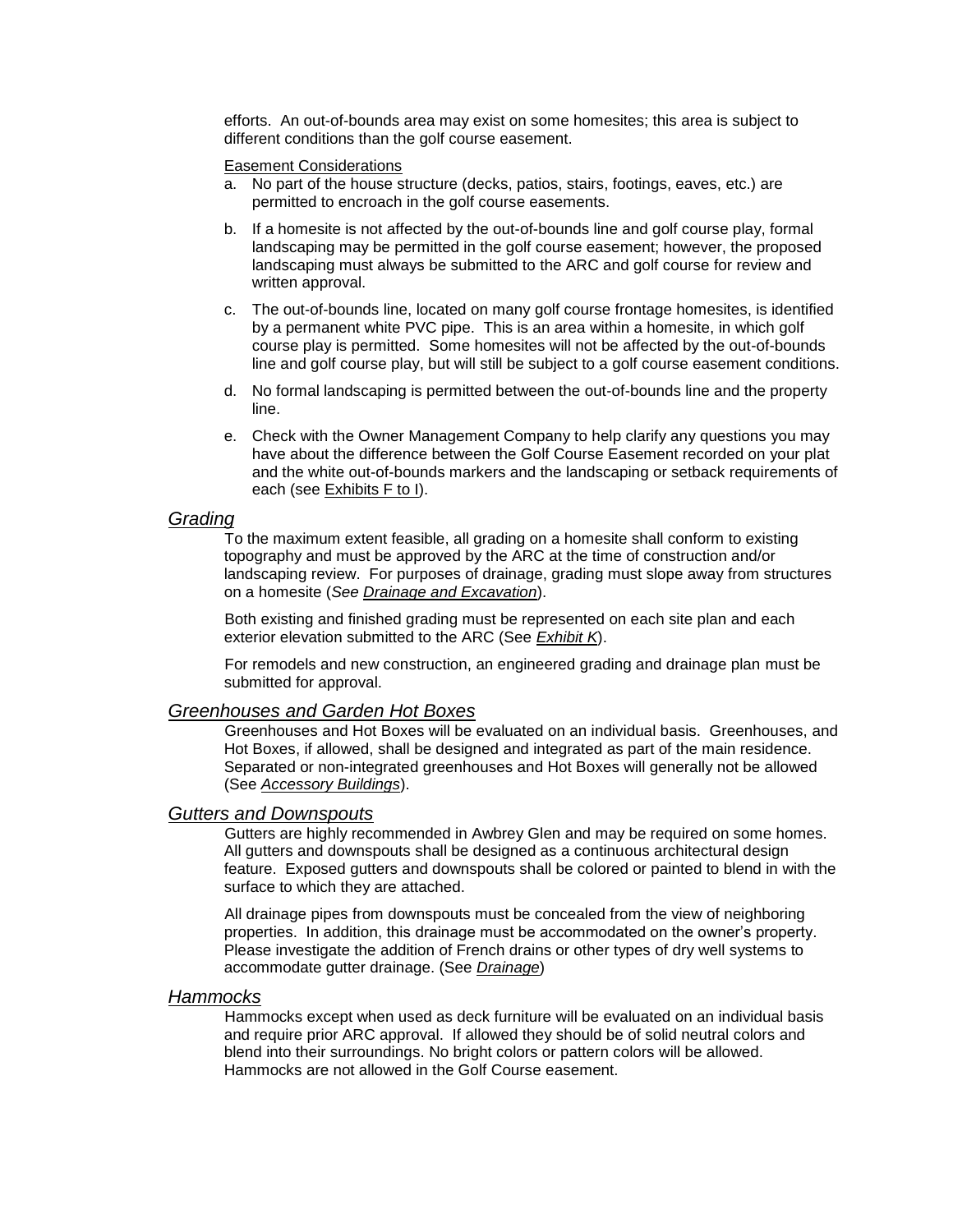## *Heating and Cooling Systems*

All exterior elements of heating and/or cooling systems must be screened from the view of neighboring homesites, golf course and roadways, and where applicable, must be insulated to reduce noise transmission to acceptable levels at adjoining properties.

## *Height*

See *Building Height*

## *Hillside Homesites*

Exposed understructures of homes built on hillside homesites are evaluated on an individual basis.

#### *Home Business*

Any home business in Awbrey Glen will be subject to the Awbrey Glen CC&Rs and City of Bend Ordinances. A home business must have prior approval of the Awbrey Glen Board of Directors.

## *Hot Tubs – New Install and Replacement*

Hot tubs are required to be screened from the view of neighboring homesites, golf course and roadways. Hot tubs must ---- blend in to the surroundings, and not be free standing. Hot tub location and required screening must have prior ARC review and written approval. The intent of screening is to reduce the visibility of the sides and the cover of the hot tub. Sinking the hot tub may be an acceptable form of screening as long as the sides and cover of the hot tub are not visible. Vegetation may also be an acceptable screening material, as long as it provides screening year-round and is properly maintained. (Also See Screening)

- a. Hot Tubs will be evaluated on an individual basis.
- b. Hot Tub skirting and covers must be of similar color to the house, deck, screening, and/or areas around the Hot Tub to discreetly blend.
- c. Hot Tub should be placed in an area to keep noise levels at a minimum. Noise levels of recirculation pumps should be considered prior to purchase, and will aid in keeping noise levels to a minimum.
- d. Replacing an existing Hot Tub, require ARC approval even if the same location is to be utilized.

## *Landscaping (see Landscaping Section for Complete Requirements)*

Landscaping is required on Awbrey Glen homesites. **All landscape plans and changes require ARC review and written approval**. All homesites --- shall be maintained to present a neat and pleasing appearance to all off-property vantage points, to minimize fire danger in the area, maximize weed control, and to moderate the problem of windblown dust. If a property owner chooses to maintain the natural appearance of the site, steps must be taken to restore/re-naturalize unsightly scarred areas due to construction activity or other damage and to remove dead plant material and refuse from the site. Homesites maintained in a natural manner must be kept clear of "volunteer" trees, weeds, debris and other unsightly vegetation. Re-naturalizing includes:

- Planting native plant material
- Spreading mulch (took out pine needles and duff) to cover raw earth (See Bark, Wood Chips, Mulch, and Landscape Rock for approved colors)
- Feathering transitions between truly native areas to the newly restored areas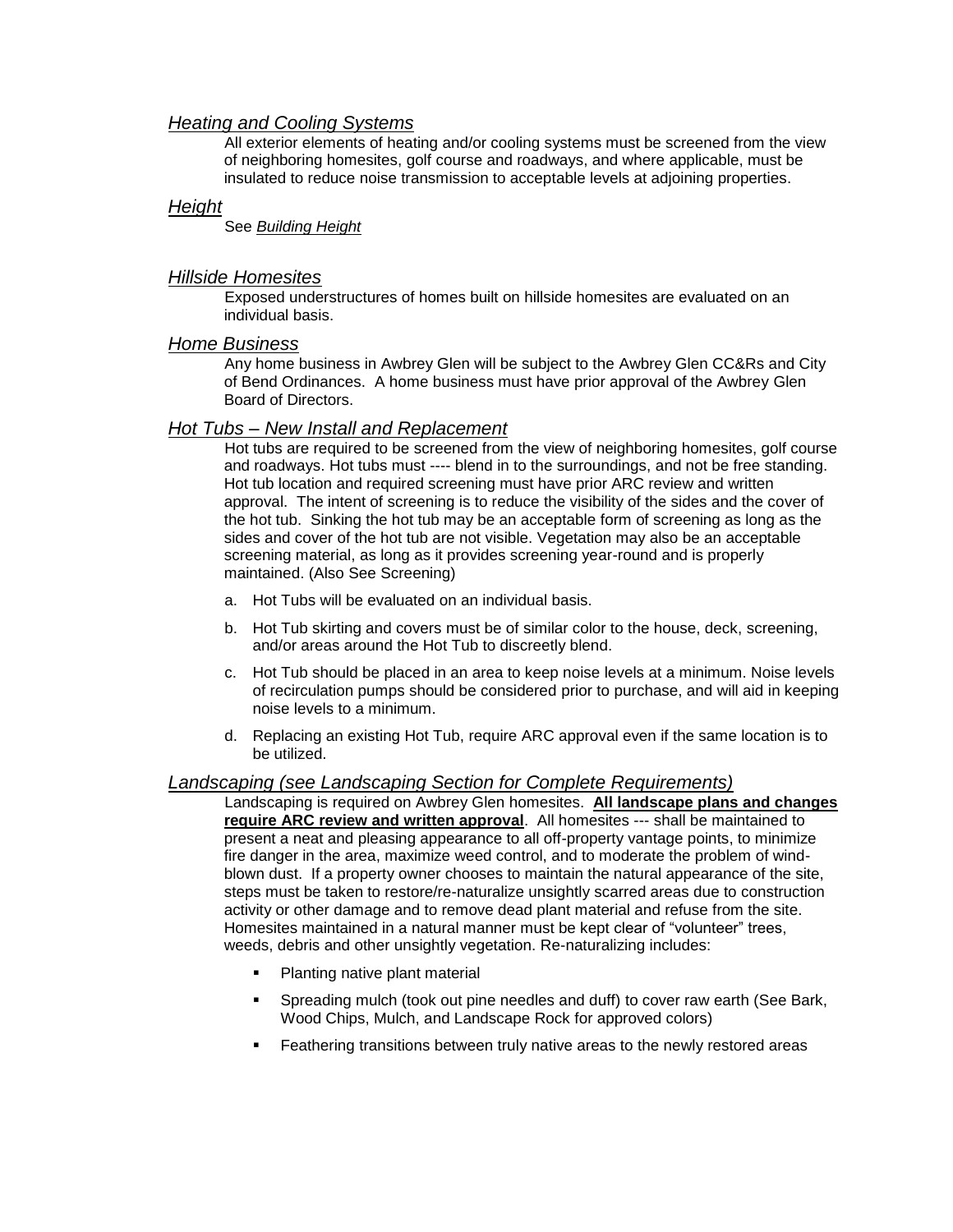# *Other Landscaping Considerations*

- a. Landscaping must be completed within 6 months from the date of the issuance of the certificate of occupancy of the home.
- b. Areas of the site exposed to the neighborhood shall be treated in a casual, fluid manner so as to integrate comfortably with the natural settings and surrounding homesites of Awbrey Glen.
- c. In some situations the ARC may require an owner to plant trees and/or add contouring to a site to screen on-site elements from off-site vantage points.
- d. It shall be the responsibility of the homesite owner, when landscaping his property, to follow the plan submitted to the ARC.
- e. When appropriate, contiguous property owners should work together to create a continuous flow from one property to the next avoiding a straight line delineating property lines.
- f. Landscaping requirements and limitations for golf frontage homesites are provided in the Landscaping Guidelines section of this book.
- g. Bark or landscape rock must be of an earth tone color. No bright stained or dyed reds, pinks, whites or blues are permitted. Stone placed along the road must blend with the prevailing stone. (Also See Bark, Woodchips, Mulch & Landscape Rock)

# *Lighting (see Exterior Lighting)*

## *Mailboxes, Newspaper Receptacles and Street Addresses*

Individual mailboxes and newspaper receptacles are prohibited. Group mailboxes are provided at the north and south entrances of Awbrey Glen. Box assignments and keys for the mailboxes may be picked up at the US Post Office on NE 4th Street.

Initial street address markers and brass house numbers are provided by the Management Company. The color or design of the street address marker must not be altered. The Awbrey Glen HOA will be responsible for the upkeep of the address markers. The homeowner is responsible for replacing a damaged or missing address marker. (Also See Address Markers for restrictions and specifications)

#### *Maintenance*

Each property owner is required to keep his land, landscaping and all improvements in good repair and attractive condition. This includes keeping the property free of weeds, building materials, garden tools and other debris. The owner is required to keep the painted areas of his home in good repair.

#### *Metals and Plastics*

All exterior metals and plastics (vents, flashing, gutters, etc.) must be painted or treated to blend in with surrounding material. All utility meter housings must be painted to match the body color of the home.

Decorative features in unpainted or untreated metal or plastic require prior ARC review and approval.

#### *Music and Loud Noise/Activity*

Music and other loud noises, or activities are discouraged. Loud noise after 10 PM is prohibited.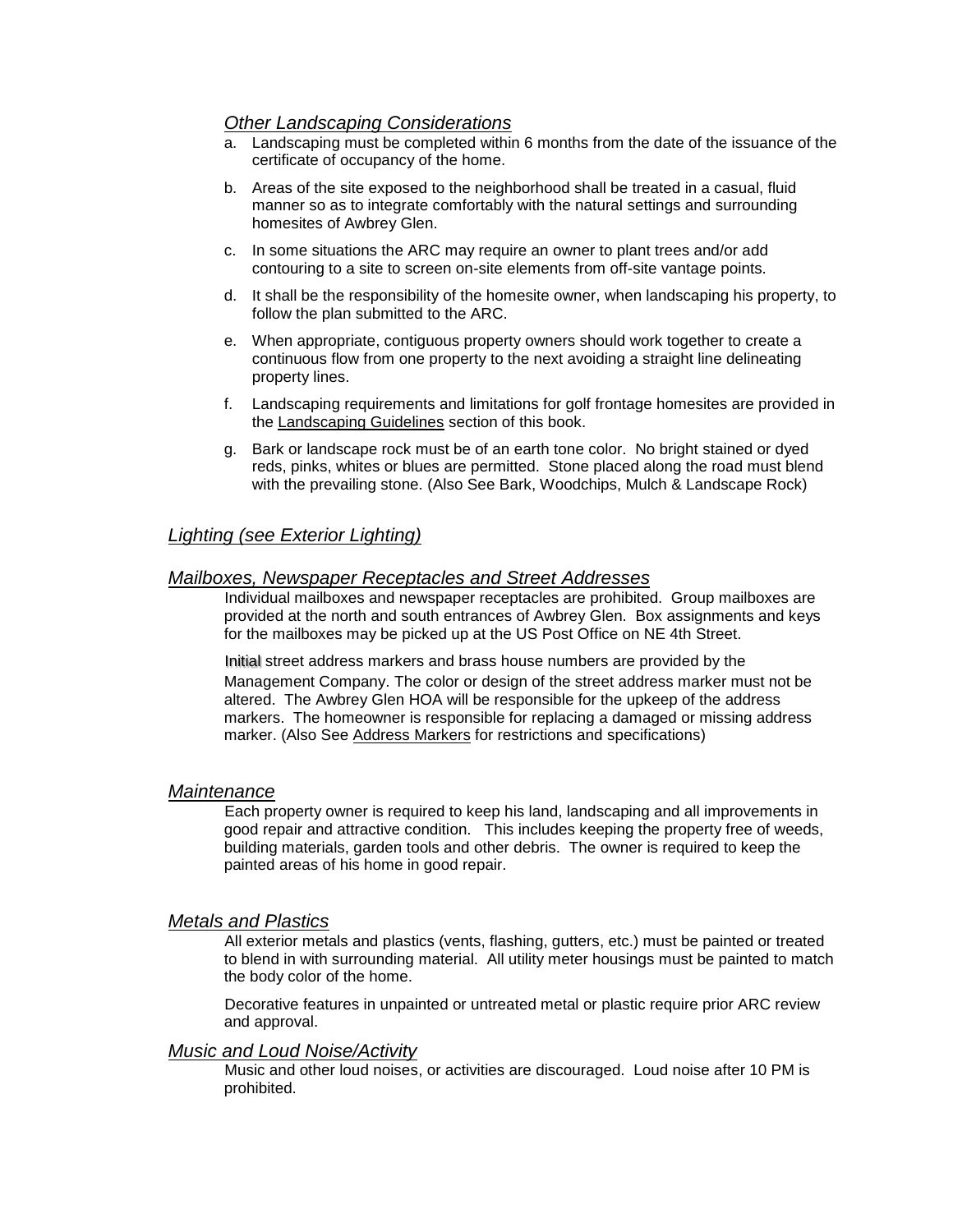## *Outdoor Furniture, Outdoor Kitchens/BBQ Islands, Gazebos, Shade Tents and Decorations*

Location of permanently placed outdoor furniture, (i.e. picnic tables, barbecues, arbors, flagpoles, outdoor kitchens, BBQ islands, gazebos, shade tents, carports, and other decorative items) must discretely blend in color and must be prior approved by the ARC. Outdoor furniture and decorative items shall not infringe on any golf course setbacks and must be maintained in good repair. Outdoor radiant gas/LP heater caps shall be painted with a dark, non-reflective color. Flagpoles are not permitted along the golf course.

## *Outdoor Play Equipment*

Location of permanently placed outdoor play equipment such as swing sets, basketball backboards, trampolines and other such items must have prior ARC review and written approval. This type of equipment must be maintained in good repair and screened, if possible, from the view of other homesites and roadways. Backyards of homesites, which are exceptionally exposed, may require additional landscaping. Play equipment must be painted or stained, as approved by the ARC, to blend with the natural surroundings.

## *Other Considerations*

- a. No large, brightly-colored, play equipment will be permitted to be left in permanent view on any Awbrey Glen homesite.
- b. No skateboard ramps will be permitted.
- c. No brightly-colored basketball backboards will be permitted. Nets must be a solid, neutral color and be kept in good repair. Basketball backboards are not permitted on streets or cul-de-sacs.
- d. Play equipment that might disturb your neighbors should not be used after dark.

# *Paint (see Exterior House Colors and Stains)*

## *Parking*

A minimum of two outdoor parking places shall be required for each homesite. Outdoor parking is allowed only on an improved parking area. Parking on the lawn, grass, barked, rocked or dirt areas is not allowed. Such required parking must be in addition to parking available in a garage. The maximum number of motor vehicles allowed to park overnight in the driveway, may not exceed the number of parking spaces of the garage. Motor homes, trucks, commercial trucks, campers, watercraft, ATVs, motorcycles, golf carts, trailers of any sort, and cars under repair, etc., must be parked so as to be completely concealed from view of roadways, golf course and/or neighboring homesites. Access to parking areas must be from a paved or other improved area with ARC approved material and design.

If it is necessary for one of the above vehicles (which are normally stored or moored in another location) to be parked on a permitted area of the homesite in view of roadways, golf course or neighboring homesites, the Management Company must be notified in advance. Such items may be parked on the permitted area of the owner's homesite, and not on the street. Such parking is allowed for a maximum of 2 days and may not exceed more than 12 days in any one calendar month, for recreational maintenance purposes only.

If an owner has out-of-town guests who arrive with a recreational vehicle, the homeowner must notify the Management Company. The vehicle must be parked on the permitted area of the owner's homesite (not on the roadways or cul-de-sacs) and may be there no longer than forty-eight (48) hours**. Overnight occupancy of recreational vehicles is**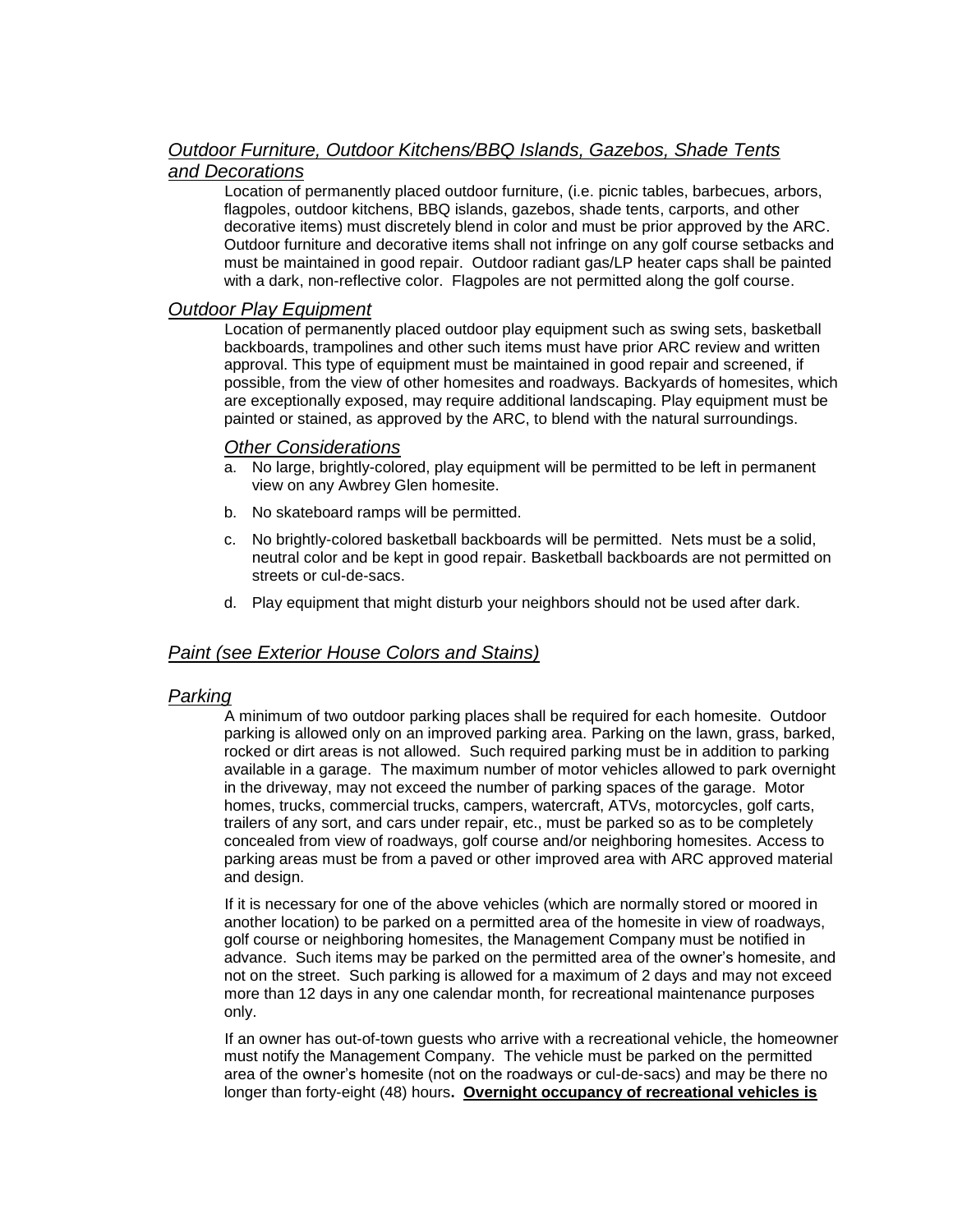## *Parking Continued*

**not allowed in Awbrey Glen.** Extended stay visitors (3 days or more) are allowed with prior notification to the Management Company.

#### **No overnight parking of any vehicle is allowed on any Awbrey Glen street. Repeat offenders will be towed at their expense.**

*Recreational Vehicles (including but not limited to RVs, Motorhome, camper/trailer, boats, ATVs, Snowmobiles, Flat Bed or Utility Trailers)* (*See Parking)*

*Retaining Walls (See Excavation)*

#### *Rock (Decorative)*

(Also See Bark, Wood Chips, Mulch, Landscape Rock)

#### *Roofing*

Slate and concrete tiles, concrete and wood simulated shakes, and composition roofing (with at least a 30-year warranty) are considered as acceptable roofing applications for Awbrey Glen. Textured metal with a matte finish may be considered on some homes. Wood shakes and shingles are prohibited due to fire danger. Roofing applications will be reviewed on an individual home/homesite basis. Even though the product is approved, some colors will not be permitted on homes in Awbrey Glen. A minimum of a 4/12 pitched roof is required in Awbrey Glen.

#### *Satellite Dishes and Antennas*

Exterior satellite receivers or transmitters, television antennas, radio antennas, or other receiving device may be placed on any homesite or home, but requires ARC review and approval of final placement and screening.

#### *Other Considerations*

- a. Dishes may be attached to the home and **must be painted to blend** into the roof or siding to which they are attached.
- b. Location of receiving devices must be inconspicuous and pre-approved before placement. Landscape screening may be required in some cases.

#### **Screening**

Screening shall be limited to 5 feet in height from ground level, shall be connected to the house structure and shall blend or follow natural terrain and landscaping. Long runs of screening shall be avoided. The ARC will evaluate each request on a case by case basis.

Lattice is prohibited.

No tree, whether in a setback or on private property, shall be used for the attachment or support of any privacy screen.

All screening shall be faced with materials and finish compatible with the principal structure on site. No screening is permitted on berms.

The use of monofilament line, netting or electric fences for the protection of any part of the landscaped area, individual beds, or along property perimeters is prohibited. However, inconspicuous protective equipment which is of size/height proportionate to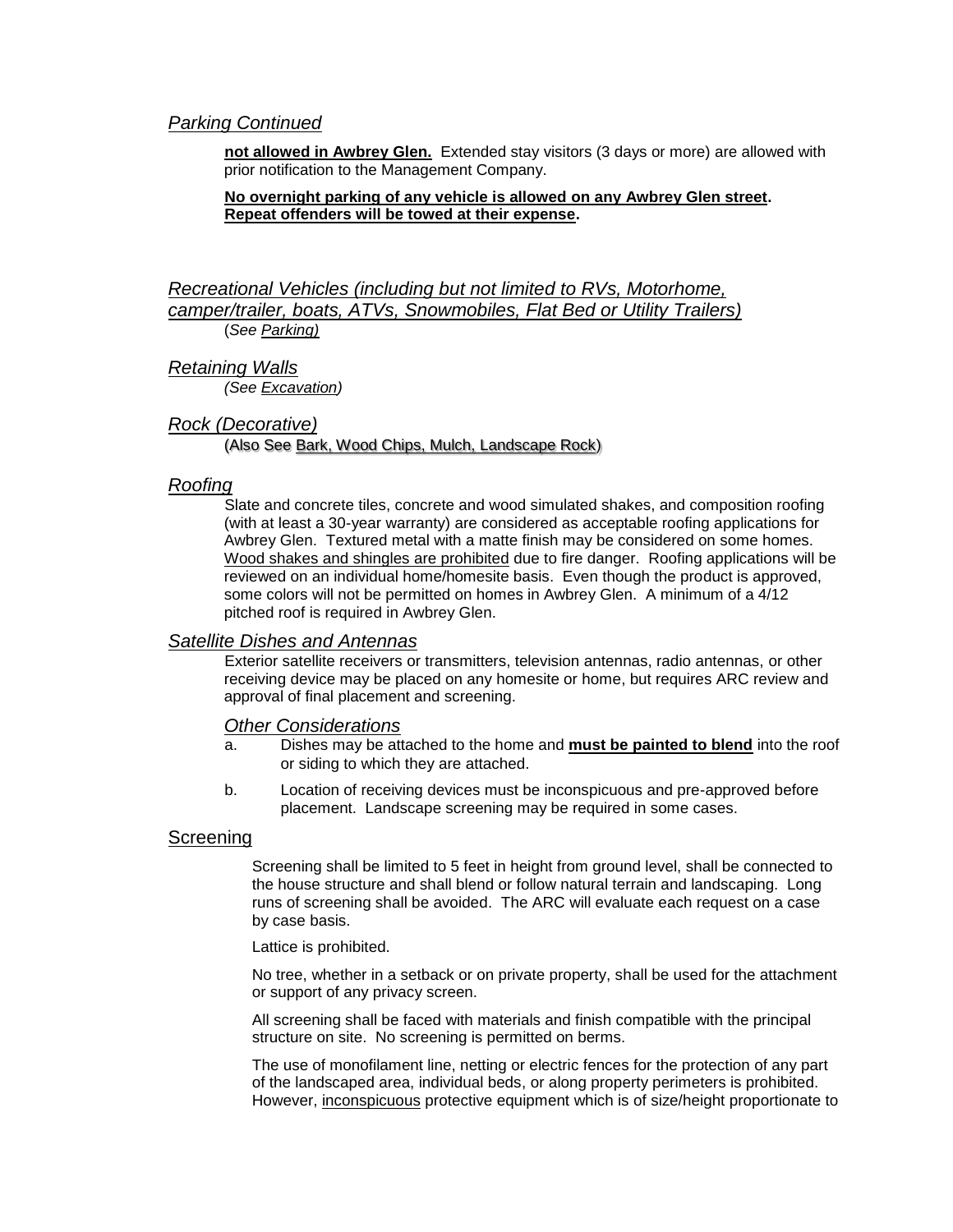the planting **may be permitted with prior ARC approval** around individual plants or shrubs. The ARC may require that protective equipment which violates this guideline be removed by the homeowner.

#### *Security*

Security is provided at Awbrey Glen by an outside contractor. On a nightly basis, the Security Staff patrols the streets at Awbrey Glen. They are not able to provide security service to individual homeowners during times of the homeowners' absence. However, they are alert to things, which may seem out of the ordinary.

If you have a security concern, call the City of Bend Police at 541-388-0170, or if it is a true emergency, dial 911.

If the situation is more of a neighborhood issue or a rules violation, during the day, the Management Company may be able to help.

#### *Service Yards/Enclosures*

When not provided by other structures, each residence shall have a screened service yard, not to exceed 5 feet in height, enclosing garbage, recycling, compost bins and trash containers, firewood (where permitted), clothes drying apparatus, bicycles, landscape debris, outdoor maintenance equipment and recreational equipment, etc. None of these shall be placed where they will be seen from roadways, golf course or neighboring homesites. Service yards must be attached to the home and gated to screen the area from view of other homesites, golf course or roadways. Service yard enclosures must be sided in a material that matches the house. Lattice is not an acceptable screening material. Service Yards/Enclosures must have prior ARC approval.

# *Setbacks, Easements, and Other Requirements*

See *Buildable Area*

#### *Shutters*

Shutters, if used, must be approved by the ARC and shall be incorporated on all facades and shall be appropriate to the size and scale of the house.

### *Signs*

#### *General Signage Information*

Subcontractor, lender and supplier signs are prohibited. No signs shall be displayed in the windows of homes (except approved block home stickers) or be nailed to trees.

No directional signs may be used without prior ARC approval.

No offsite signage within Awbrey Glen may be used without prior ARC approval.

All signs must appear to be professionally produced.

Any signs which, in the sole judgment of the ARC, are deemed to be non-conforming will be removed and held by *the Management Company* for 14 days, after which time they will be destroyed.

Signs must be placed parallel to and facing the street providing access to the property.

Signs may not be illuminated with artificial light.

Plastic or cardboard store-bought or handmade "for sale" signs are prohibited.

All signs must be removed upon close of escrow of the property and/or upon completion of the construction project or at the direction of the --- Management Company.

"Private Property" signs must be constructed in the same manner as the "For Sale" signs and must have prior approval of the ARC.

Political signs are permitted and may be placed on the property 30 days prior to any election. These signs must be removed the day following the election. If not removed,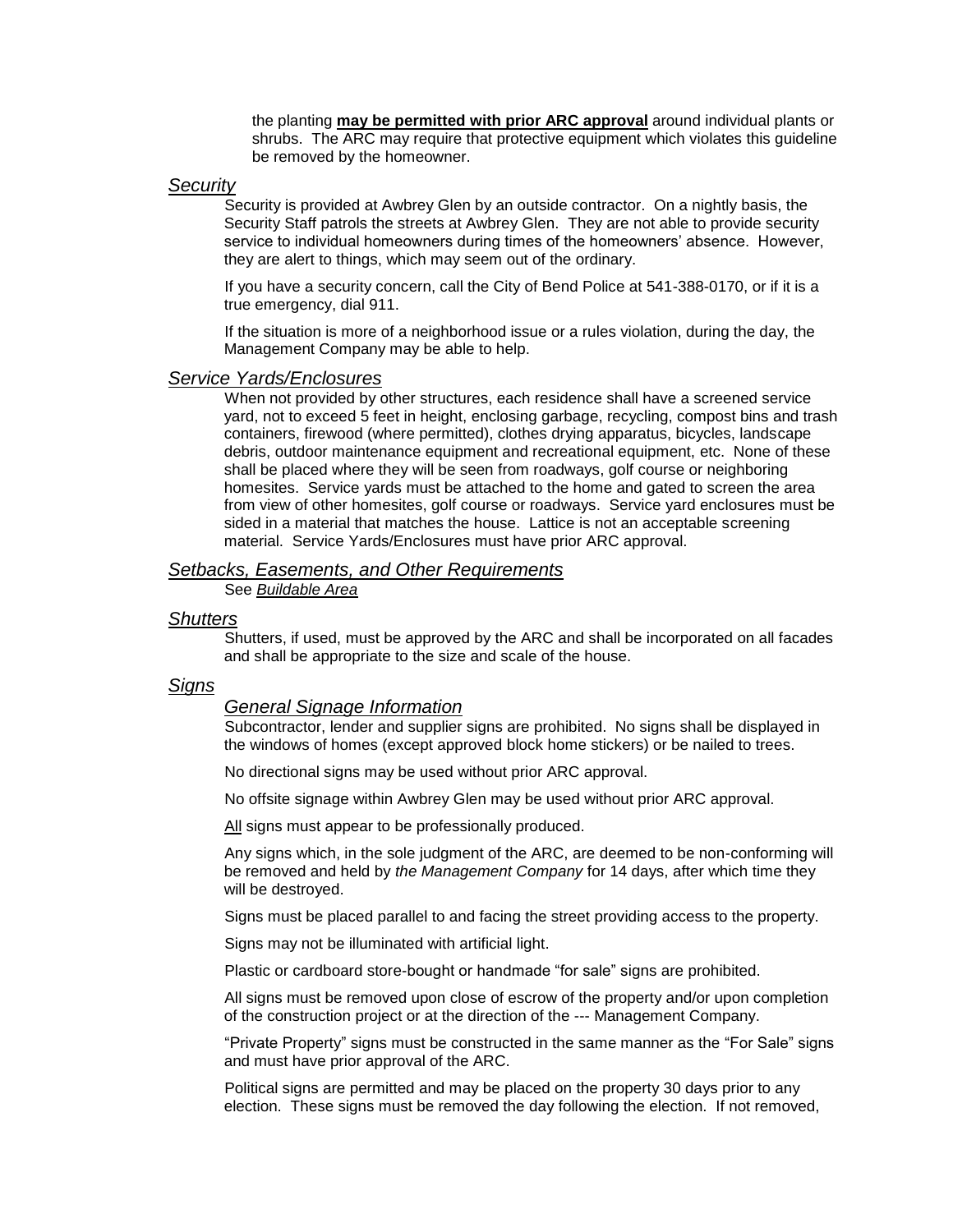the Management Company will remove them. Political signs of a non-election nature are discouraged.

"For Rent" or "For Lease" signs are prohibited.

## *Builder/Contractor/Architect/Designer Signs*

One sign, identifying the builder/general contractor, is permitted during the course of construction. The sign must be single-sided and may include the builder's logo, company name and phone number, and be of his own design and choice of colors. Architect/designer identification may be incorporated into this sign but may not be a separate sign attached to the builder sign. Builder signs must be no larger than 1200 square inches, must be applied to a free standing post or posts and must be placed parallel Builder signs may be placed after the homesite construction has received written ARC approval. Signs must be removed as soon as the home is occupied or the home is complete. No builder/architect information boxes are permitted. If the home is for sale by builder, for sale information must be included on a separate sign meeting the "For Sale Signs" criteria.

# *For Sale Signs*

Only one "For Sale" sign is permitted on each homesite. It must be single-sided, on its own post and no higher than 42" above the immediately adjacent ground plane. Wording of a "For Sale" sign shall be limited to the words "For Sale," the price, if desired, and the name and phone number of the listing real estate agency. A logo or mark of the agency and the agent's name is also permitted. If the owner is selling the property, the name of the owner or "By Owner" may be substituted for the listing agency.

Directional Signs used for open house or showing days must be posted the day of the open house or showing and removed directly after.

All information on the sign must be incorporated as part of the original sign design and not a separate attachment added at a later date. The sign shall be dark green and white (black or gray may be used as an accent color, but the sign must include some green lettering) and measure no more than 300 square inches, with no dimension larger than 20 inches.

"SOLD" signs must be incorporated within the 300 square inches, and not added to the top, bottom or sides of the sign. Sold signs may be red and must have a straight edge design.

Information boxes (flyer boxes) are not permitted to be mounted on an individual stake or post. If a box is attached to the back of the "For Sale" sign, the box may not protrude beyond the dimension of the sign.

## *Open House Signs*

One open house sign or sandwich board is permitted (on the subject homesite) during the course of the open house, but must be removed at the conclusion of the open house and/or whenever the house is not "manned". The board dimension of open house signs must not exceed 432 square inches. This also applies to Directional Signs for these events.

#### *Special Event Signs*

Special event signs must obtain ARC approval prior to their use. All exceptions to these sign standards must be presented to the ARC for review and specific written approval prior to their use. *(See Garage Sales)*

## *Skylights and Solar Devices*

All glass, plastic or other transparent skylight or solar device shall be treated to eliminate reflective glare. Clear, bronze or gray glazing is preferred over white translucent. Flat skylights are preferable to domes.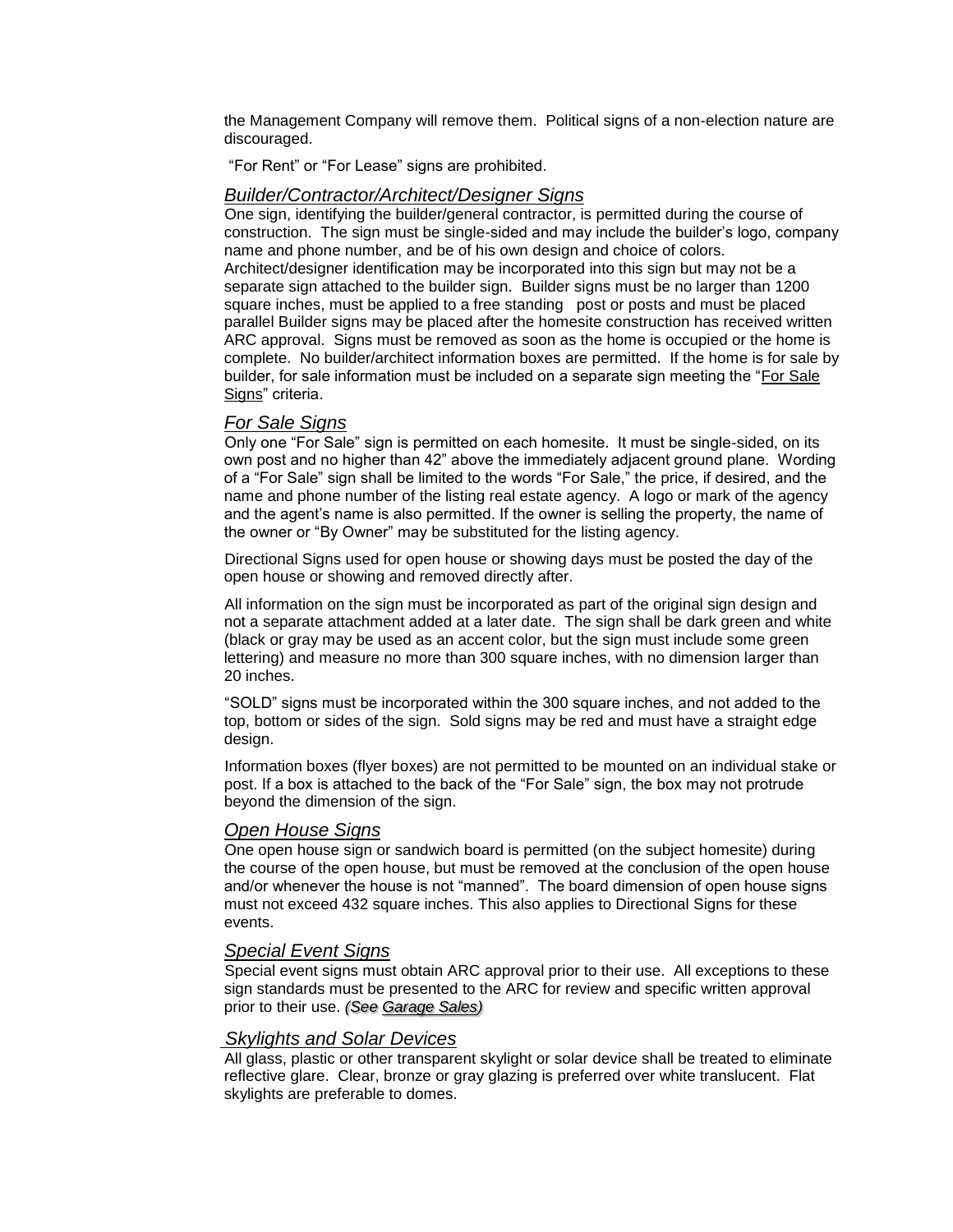Solar collectors are permitted; however, the collectors must be flat to the roof. In addition, the majority of the mechanical portion of the system must be contained within the structure and not positioned on the roof.

Prior ARC approval is required for all solar collection systems.

#### *Solar Heating System*

Any solar heating system must be reviewed on an individual basis, and requires the approval of the ARC (See *Skylights and Solar Devices*).

## *Staging Area*

Each construction approval submittal must designate at least one staging area for a homesite, subject to approval by the ARC. Each staging and construction area must be kept clear of trash and debris.

## *Tarps, BBQ & Patio Furniture Covers, and Other Weather Protective*

#### *Materials*

The use of tarps is discouraged. However, when tarps are necessary, and will be visible from roadways, golf course and other homesites, they must be of neutral color. Tarps must be removed within 30 days.

BBQ Covers and Weather Protective Materials should be of a neutral color. Bright colors are prohibited.

Temporary shade canopies or tents are allowed with prior notice to the Management Company for a period up to 48 hours.

## *Tree Removal and Trimming*

The removal of any tree larger than 6 inches in diameter (19 inches in circumference) measured 6 feet from the ground without the written approval of the ARC is prohibited. Trees less than 6 inches may be removed in accordance with fire safety guidelines. Any tree may be trimmed up 6 feet from ground level for fire safety. Any dead limbs above this height may be removed.

Unauthorized tree removal during construction will result in immediate forfeiture of the deposit and suspension of all construction activity on the property until a remediation plan and new deposit are received and approved by the ARC.

**Tree topping is prohibited in Awbrey Glen**. If an owner or their agent(s) ignores this prohibition, the owner will be required to completely remove and replace the topped tree with a tree or trees (with the size(s) and species as required by the ARC) at the owner's expense.

#### **Removing trees for enhancing view is prohibited**.

Pruning of trees is authorized. If you have questions about pruning contact the Management Company.

#### *Utilities*

All connections from trunk lines to individual structures must be underground; exposed plumbing, electrical, and all other utilities and services are prohibited. All areas of excavation for site utility work must be restored (see *Landscaping*).

#### *Utility Meters*

Utility meters shall be installed according to the guidelines provided by the utility companies. All meter housings, conduits and junction boxes must be painted to match the siding color of the house.